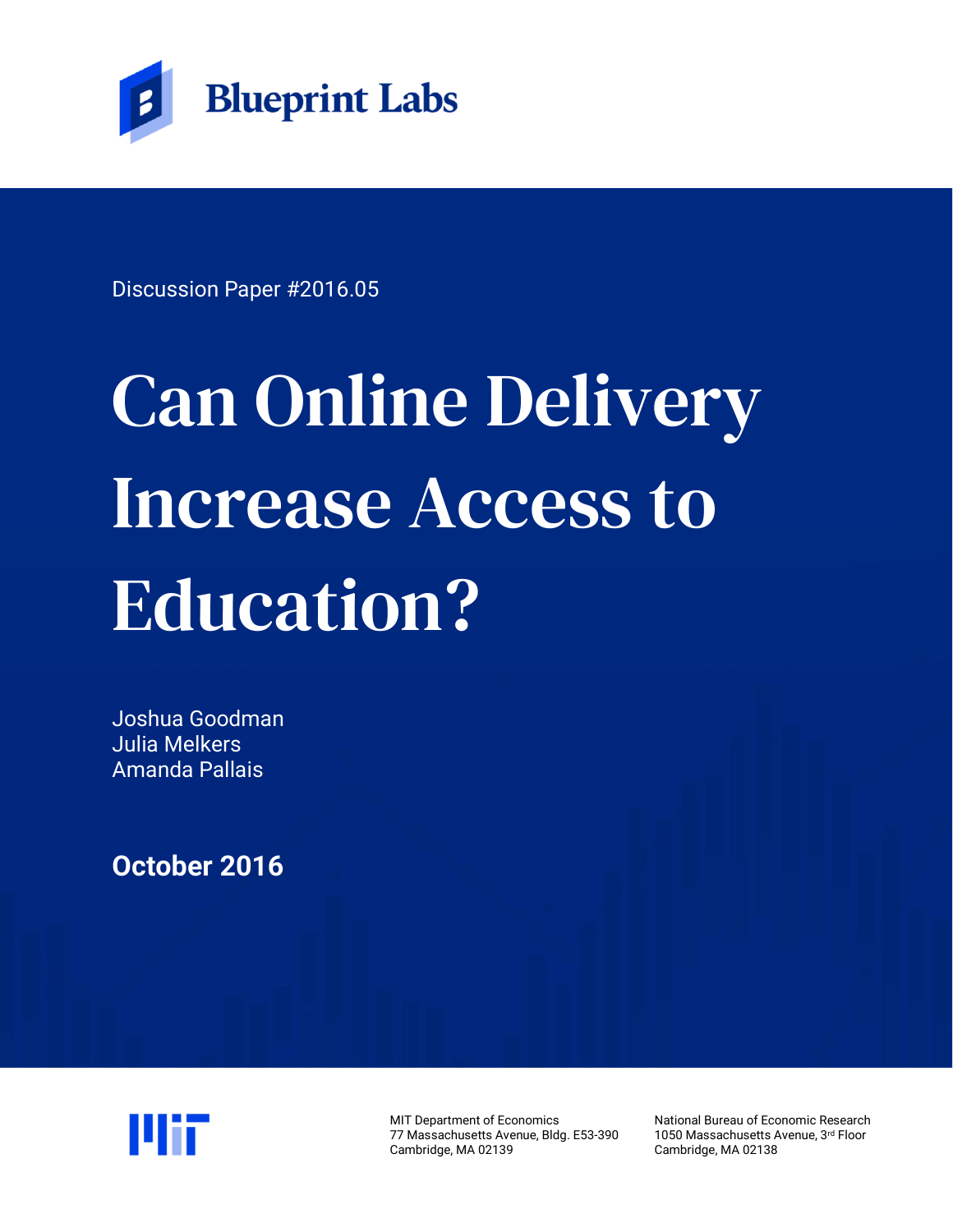Can Online Delivery Increase Access to Education? Joshua Goodman, Julia Melkers, Amanda Pallais Blueprint Labs Discussion Paper #2016.05 October 2016

#### **ABSTRACT**

Though online technology has generated excitement about its potential to increase access to education, most research has focused on comparing student performance across online and inperson formats. We provide the first evidence that online education affects the number of people pursuing formal education. We study the Georgia Institute of Technology's Online M.S. in Computer Science, the earliest model to combine the inexpensive nature of online education with a highly-ranked degree program. Regression discontinuity estimates exploiting an admissions threshold unknown to applicants show that access to this online option substantially increases overall enrollment in formal education, expanding the pool of students rather than substituting for existing educational options. Demand for the online option is driven by midcareer Americans. By satisfying large, previously unmet demand for mid-career training, this single program will boost annual production of American computer science master's degrees by about seven percent. More generally, these results suggest that low-cost, high-quality online options may open opportunities for populations who would not otherwise pursue education.

\*We thank Zvi Galil, Alan Glass, Michael Terrazas, and David White for supporting this research, explaining how OMSCS and its admissions process works, and sharing data. For helpful comments, we thank David Autor and Larry Katz, as well as seminar participants at Harvard, MIT, Columbia, University of Mannheim, CESifo, UIUC, University of Connecticut, University of Virginia, Louisiana State University, NYU, Stanford, Carleton, APPAM and AEFP. Carlos Paez, Melanie Rucinski and Tianlong Xu provided excellent research assistance.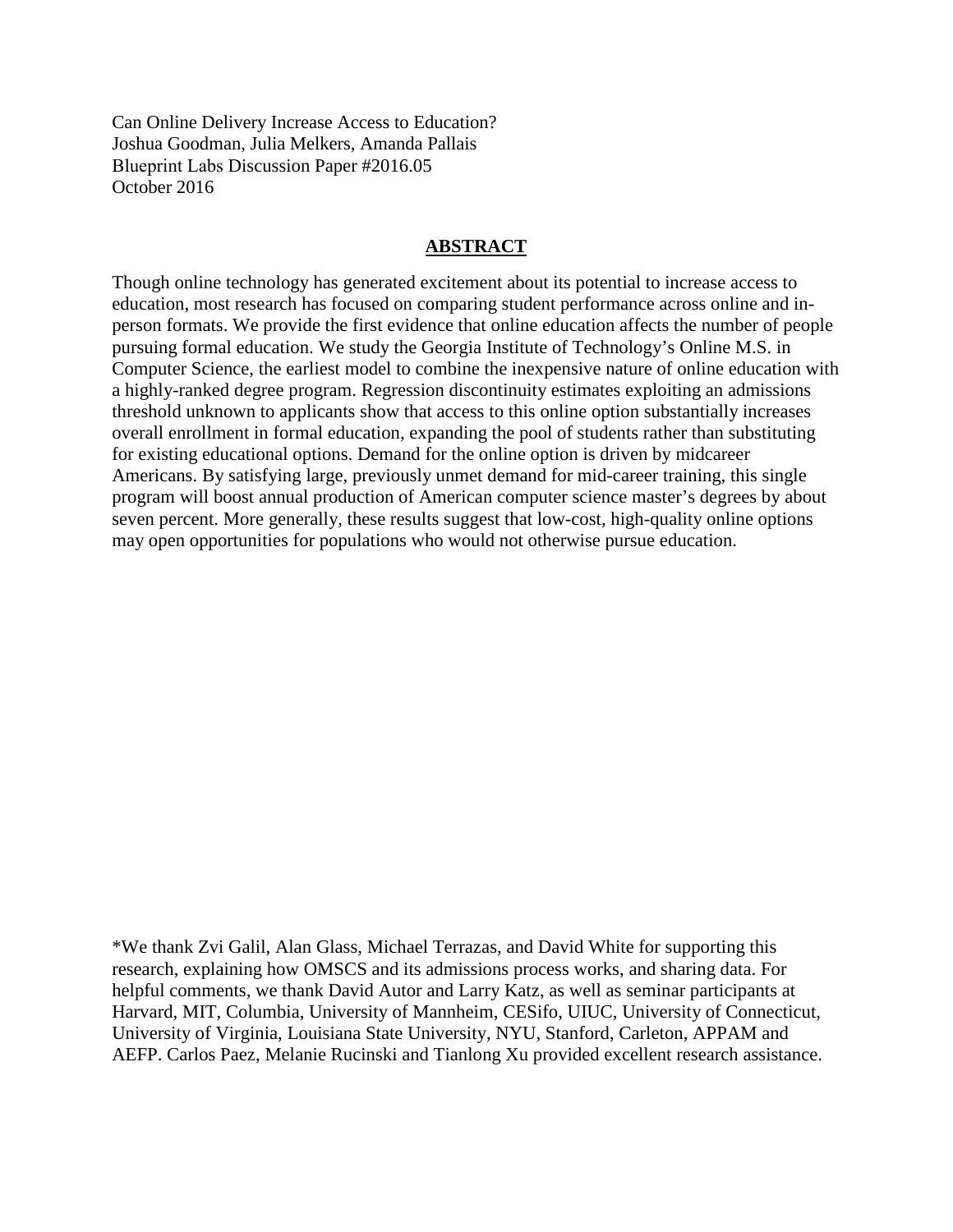## **1 Introduction**

Online coursework has been heralded as potentially transformative for higher education, possibly lowering costs of delivery and increasing access for disadvantaged students. From 2002 through 2012, the number of online bachelor's degrees awarded rose from 4,000 to 75,000, or five percent of all U.S. bachelor's degrees issued that year [\(Deming et al., 2015\)](#page-17-0). The federal government estimates that 27 percent of college students were taking at least one course online as of 2013, the most recent year for which data exists.<sup>[1](#page-2-0)</sup> Though online education is increasingly prevalent, we know relatively little about the longer run implications of the existence of this new form of human capital development [\(McPherson and Bacow, 2015\)](#page-18-0).

This paper provides the first evidence on whether online education can improve access to education, a key question in evaluating online education's overall impact. Does online education simply substitute for in-person education or does it instead expand access to students who would not otherwise have enrolled in an educational program? Existing research largely compares student performance in online and in-person classes, often by randomly assigning students to one format or the other conditional on already having enrolled. The online format generally leads to worse learning outcomes [\(Joyce et al., 2015;](#page-17-1) [Alpert et al., 2016;](#page-17-2) [Krieg and Henson, 2016\)](#page-17-3), particularly for academically weaker students such as those in community colleges [\(Xu and Jaggars, 2014\)](#page-18-1) and for-profit colleges [\(Bettinger et al., 2015\)](#page-17-4). In some settings, students do equally well across both formats, raising the possibility that the online format may nonetheless be a cost effective delivery mechanism [\(Figlio et al., 2013;](#page-17-5) [Bowen et al., 2014\)](#page-17-6).

Though the body of research on the pedagogical efficacy of the online format is growing, no prior research on online education has addressed whether the existence of online options increases the number of people obtaining formal education. This is in part because the ubiquity of such options makes it difficult to construct convincing counterfactuals. Understanding the impact of online education depends, however, on whether online classes replace in-person classes or generate additional human capital investment.

We provide evidence on this by examining the earliest educational model to combine the inexpensive nature of online education with a degree program from a highly-ranked institution. Specifically, we study the new Online Master of Science in Computer Science (OMSCS) offered by the Georgia Institute of Technology (Georgia Tech) and developed in partnership with Udacity and AT&T. In spring 2014, Georgia Tech's Computer Science Department, which is regularly ranked in the top ten in the United States, started enrolling students in a fully online version of its highly regarded master's degree. The online degree costs about \$7,000, less than one-sixth of the \$45,000 out-of-state students pay for Georgia Tech's in-person computer science master's degree (MSCS). Program price and admissions criteria were set in part to attract a much larger number

<span id="page-2-0"></span><sup>&</sup>lt;sup>1</sup>See Table 311.15 of the 2014 Digest of Education Statistics, published by the U.S. Department of Education's National Center for Education Statistics.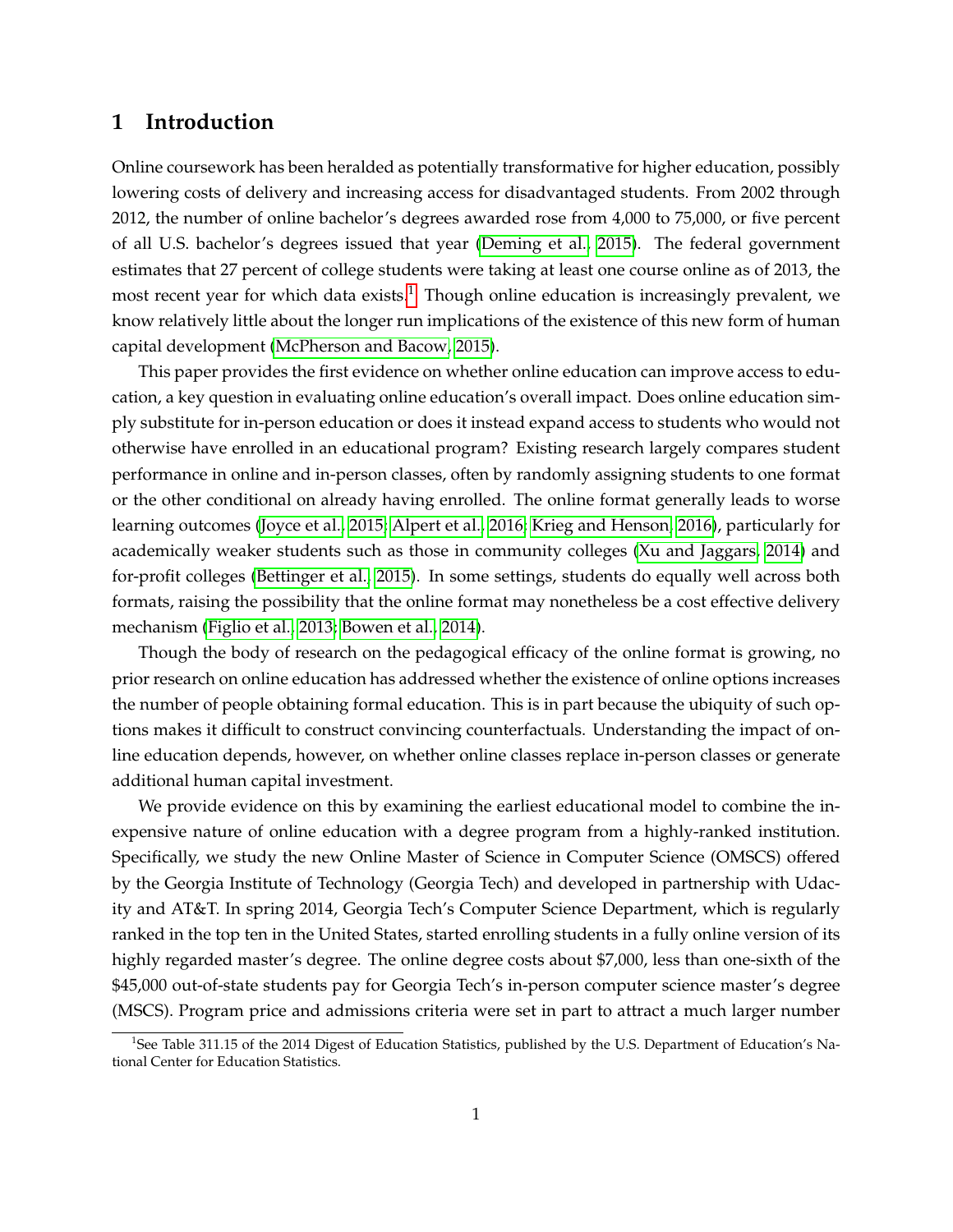of students than the in-person program without compromising the quality of the degree.

Importantly, the degree OMSCS students earn is not labeled "online" and is in name fully equivalent to the in-person degree. As a result, the reputation and labor market value of Georgia Tech's in-person degree now at least partially depend on the extent to which Georgia Tech can ensure that the quality of its graduates does not differ substantially across the two formats. In an attempt to address the quality concerns that online education raises, Georgia Tech designed OMSCS such that its courses are online versions of the same courses in-person students take, designed by the same faculty teaching those courses, and graded using the same standards.

We first document where demand for this model of online education comes from by comparing the online and in-person applicant pools, as both programs lead to the same degree but through different formats. We find large demand for the online program, which is now the nation's largest master's degree program in computer science. Importantly, there is nearly no overlap between the applicant pools to these two programs, with few individuals applying to both. The average inperson applicant is a 24-year old non-American recently out of college, whereas the average online applicant is a 34-year old mid-career American. Eighty percent of those admitted to the online program accept those offers and enroll, suggesting few find compelling alternative educational options. Large demand from a mid-career population uninterested in its in-person equivalent and a high matriculation rate both suggest the online program is drawing in students who would not otherwise enroll elsewhere.

Next, we rigorously estimate whether this online option expands access to formal education for students who would not otherwise enroll, thus increasing the number of students participating in higher education. To do so, we utilize quasi-random variation in admission to OMSCS to determine the extent to which access to the online option substitutes for enrollment in other programs. We exploit the fact that capacity constraints for the first applicant cohort led to the program's admission officer reading applications in descending order of undergraduate GPA until he had identified about 500 applicants to which immediate admission was offered. As a result, such offers were made only to those with a GPA of at least 3.26, a threshold that was arbitrary and unknown to applicants. The officer eventually read all of the applications and some of those below the threshold were offered deferred admission. A regression discontinuity design shows this admissions process created at the threshold a roughly 20 percentage point difference in the probability of admission to the online program.

With National Student Clearinghouse data that tracks enrollment in any U.S. formal higher education, we use a regression discontinuity design to compare enrollment outcomes for applicants just above and below that threshold, two groups who differ only in their access to this online option. We find a roughly 20 percentage point difference in the probability of eventually enrolling in the online program, the magnitude of which suggests that roughly all of the marginal admits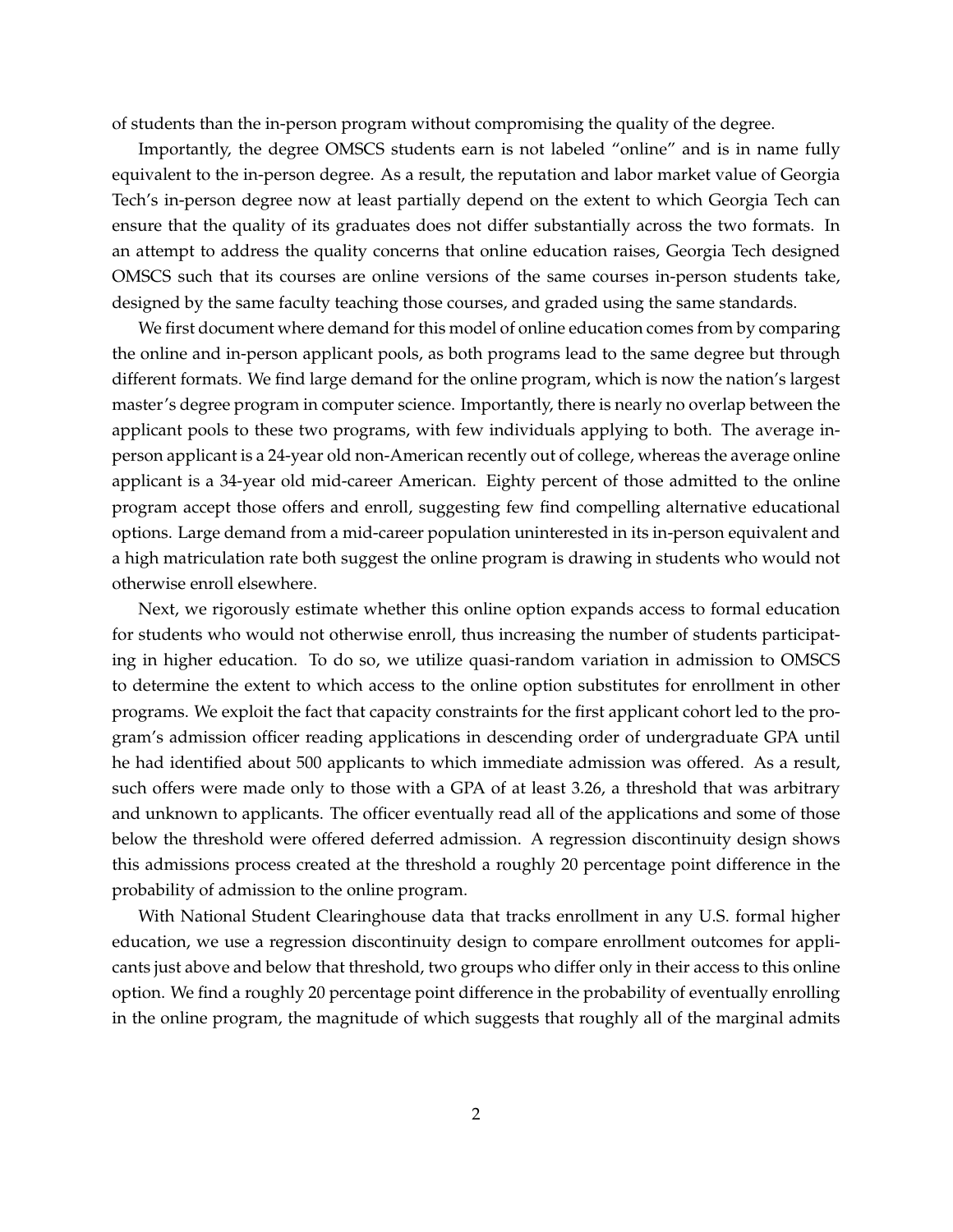ultimately matriculate. $^2$  $^2$  Importantly, we show that very few applicants to OMSCS enroll in other, non-OMSCS programs. Those just below the admission threshold are no more likely to enroll elsewhere than those just above it, implying that access to the online program does not substitute for other educational options. Such access thus substantially increases the number of students enrolling at all. The higher education market appears to have been failing to meet demand for this online option.

Early evidence also suggests that this online program is delivering a relatively high-quality educational experience. To test whether students pursuing the degree online were learning as much as those pursuing it in person, Georgia Tech blindly graded final exams for online and inperson students taking the same course from the same instructor. The online students slightly outperformed the in-person students [\(Goel and Joyner, 2016\)](#page-17-7). OMSCS students are also persisting at rates substantially higher than students in nearly all MOOCs and higher than in many online degree programs. Among those students who started OMSCS in 2014, 62 percent remain enrolled two years later, apparently on track to complete their degrees. This is very likely a lower bound on completion rates given that over 25 percent of students who take a semester off from the program re-enroll in subsequent semesters. Given the nearly 1,200 Americans enrolling each year in OMSCS and assuming only those 62 percent graduate, this implies production of at least 725 new American computer science master's degrees holders annually. Roughly 11,000 Americans earn their master's degree in computer science each year, implying that this single program will boost annual national production of American computer science master's degrees by about seven percent.

That OMSCS appears to be filling a gap in the higher education market may explain why the announcement of the program in 2013 garnered such extensive media attention. OMSCS was described as the first large-scale program offered by a highly-ranked department, priced much lower than its in-person equivalent and culminating in a prestigious graduate degree. Prior models of online education had involved highly-ranked institutions offering online degrees as costly as their in-person equivalents, lower-ranked institutions offering inexpensive degrees with low labor market returns [\(Deming et al., 2016\)](#page-17-8), or free massive online open courses (MOOCs) with unclear returns and very high attrition rates [\(Perna et al., 2013;](#page-18-2) [Banerjee and Duflo, 2014\)](#page-17-9). Because OMSCS' price-quality pairing had not been previously seen in online education, the New York Times declared that this model meant "disruption may be approaching."<sup>[3](#page-4-1)</sup> President Obama mentioned OMSCS in an August 2013 speech on college affordability and again in March 2015 while visiting Georgia Tech, describing the program as a model for "innovative ways to increase value" in higher education.[4](#page-4-2)

<span id="page-4-0"></span><sup>&</sup>lt;sup>2</sup>The difference in OMSCS enrollment at the discontinuity is not due to differential likelihood of enrolling in OMSCS conditional on admission. On both sides of the discontinuity, 80 percent of admitted students enroll in the program.

<span id="page-4-1"></span><sup>3</sup>T. Lewin (2013), "Master's Degree Is New Frontier of Study Online" New York Times, August 17.

<span id="page-4-2"></span><sup>4</sup>B. Obama (2015), "Remarks by the President Announcing Student Aid Bill of Rights." March 10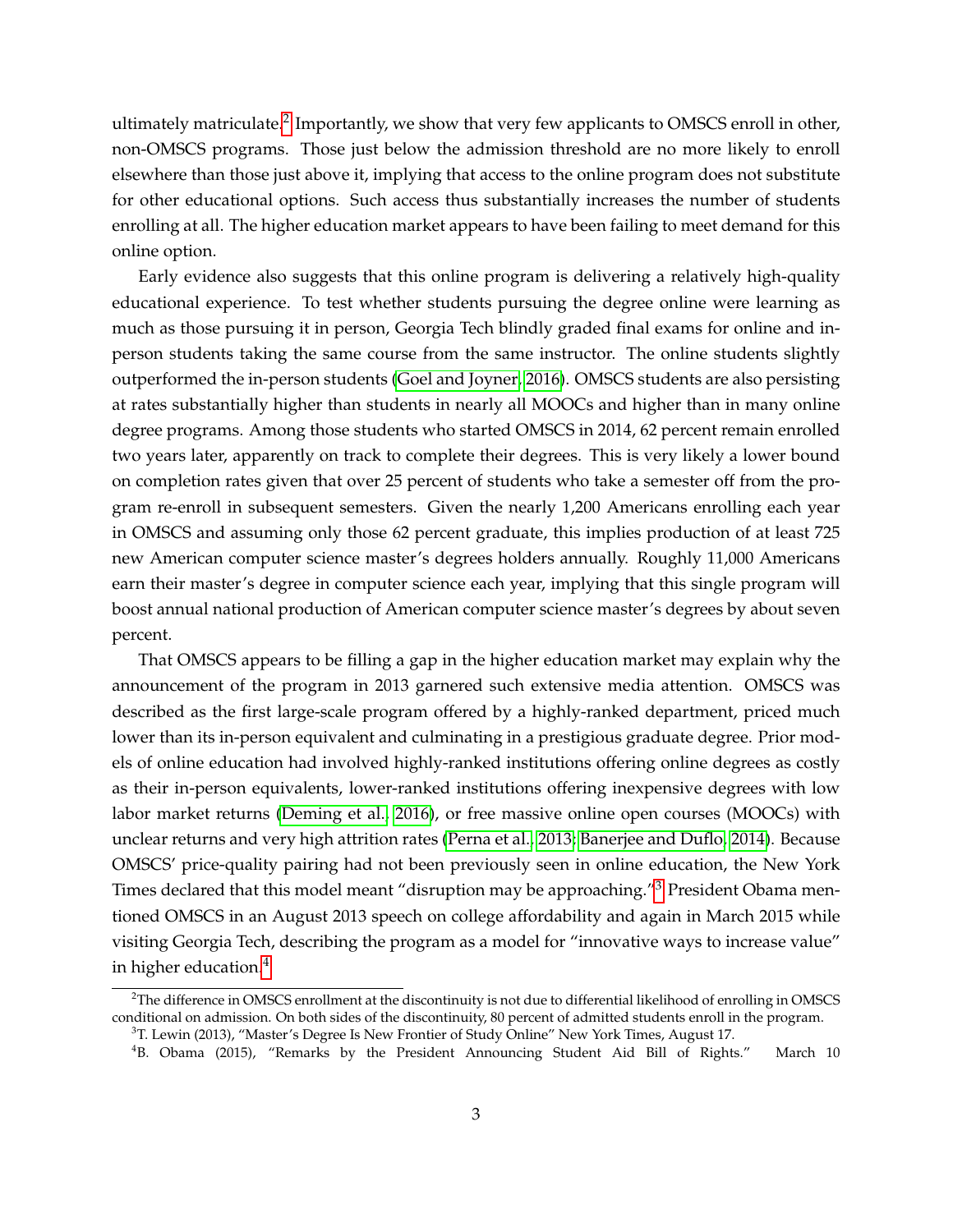The low-cost, high-quality model pursued by OMSCS appears to be growing in importance. In spring of 2016, inspired in part by OMSCS, the University of Illinois at Urbana-Champaign (UIUC) began enrolling students in its "iMBA" program, a fully-online version of its highly-regarded MBA. The degree costs about \$22,000, roughly one-third the cost of the in-person MBA offered by UIUC and similarly-ranked institutions. Yale University is currently developing a fully online version of its Master of Medical Science degree for physician assistants. In the fall of 2016, over a dozen highly ranked universities affiliated with the EdX consortium started by Harvard and MIT announced plans to offer micro-master's degrees. Such degrees will be open to any student willing to pay a total of roughly \$1,000 for exam proctoring at the end of each course and will consist of between one-quarter and one-half of the courses in a traditional version of each degree. Examples of such degrees include supply chain management from MIT, artificial intelligence from Columbia University, and social work from the University of Michigan at Ann Arbor.<sup>[5](#page-5-0)</sup> That more highlyranked institutions appear to be entering the market for inexpensive online degrees suggests our results may be increasingly relevant to the future of online education.

The remainder of the paper proceeds as follows. In Section 2, we describe the OMSCS program in more detail, describe the available data, and descriptively compare the applicant pools to the in-person and online programs. In Section 3, we present regression discontinuity estimates of the impact of access to online education on overall enrollment. In Section 4, we discuss the implications of our findings. We argue that the single program studied here will likely increase the number of Americans earning computer science master's degrees by about seven percent. We also discuss the external validity of these findings, as well as concerns about the quality of education delivered by the online program.

## **2 Context and Data**

#### **2.1 The OMSCS Degree Program**

OMSCS courses are offered through a platform designed by Udacity, one of the largest providers of massive open online courses.<sup>[6](#page-5-1)</sup> To earn their degree, OMSCS students must complete 10 courses, specializing in either computational perception and robotics, computing systems, interactive intelligence, or machine learning. Students who have taken two foundational courses can take up to three classes per semester, while other students can take only two at a time. The typical student takes one or two courses each semester, so that expected time to graduation is six to seven semesters, which can include summer terms. In order to maintain educational quality, the online

https://www.whitehouse.gov/the-press-office/2015/03/10/remarks-president-announcing-student-aid-bill-rights.

<span id="page-5-0"></span><sup>5</sup> J. Young (2016), "Online Micro-Master's Programs Extend Their Reach" Chronicle of Higher Education, September 20.

<span id="page-5-1"></span><sup>6</sup>To create the OMSCS program, Georgia Tech partnered with Udacity and AT&T, the latter of which provided startup funding.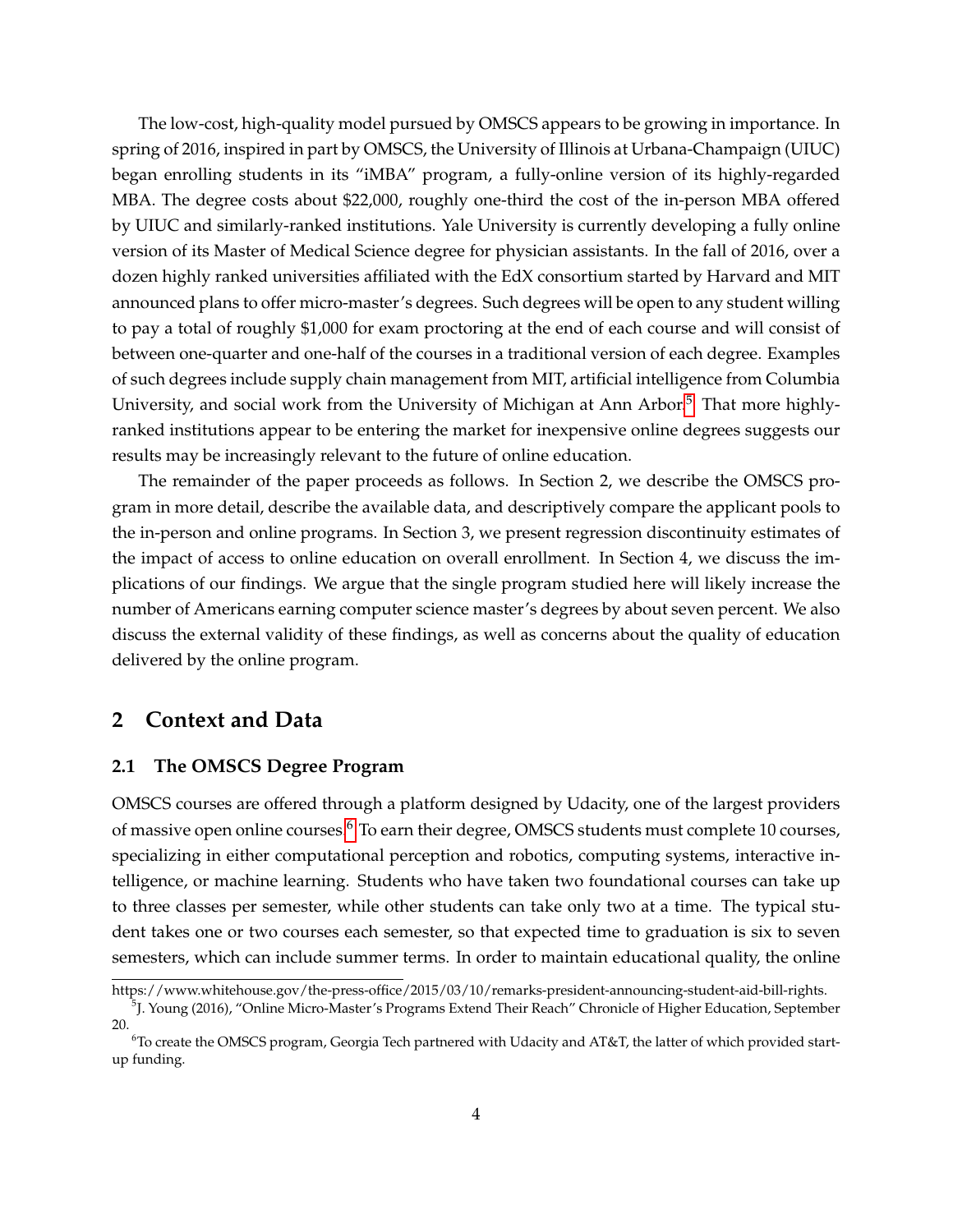courses use similar assignments and grading standards as their in-person counterparts. Consistent with the OMSCS degree being at least nominally equivalent to the in-person degree, OMSCS is accredited because the accreditor considers it equivalent to the in-person program.

Though deadlines for submitting assignments are the same as the in-person courses, one major difference is that all lecture-watching and other learning experiences are asynchronous, meaning that there is no fixed time during which a student must be online. All content is posted at the start of the semester so that students may proceed at a pace of their choosing. Students schedule their exams within a specified window and are monitored to guard against cheating. Most interaction happens in online forums where students post questions and receive answers from fellow students, teaching assistants, or faculty members. Faculty members interact with students in online office hours, though online forums are typically run by the head teaching assistant. Feedback on assignments comes from teaching assistants, many of whom are current MSCS or OMSCS students and each of whom serves approximately 50 students.<sup>[7](#page-6-0)</sup>

AT&T provided roughly \$4,000,000 in start-up funds to supplement GA Tech's own initial investment. Much of that funded production of the roughly 30 courses OMSCS offers, each of which initially cost about \$300,000 to produce, though production costs have since dropped to under \$200,000. Such costs reflect the fact that OMSCS does not record and re-broadcast in-person lectures as some online courses do, but instead produces original videos and other materials for each course. Individual faculty members are paid \$20,000 for initially creating a course and \$10,000 each time they teach the course, which many of them continue to do. In 2015, OMSCS had net revenues of about \$2,000,000 and by fall 2016 had returned the Computer Science Department's initial investment in the program.

To make OMSCS accessible to a wider range of applicants than its in-person counterpart, its admissions website describes as "preferred qualifications" having a B.A. in computer science or a related field with an undergraduate GPA of 3.0 or higher. $8$  Such qualifications do not guarantee admission and, as the website notes, "applicants who do not meet these criteria will be evaluated on a case-by-case basis." The admissions website to the in-person program describes a GPA of 3.0 as a "desirable minimum" and notes that "most candidates score higher." MSCS also requires submission of GRE scores, which OMSCS does not. Whereas MSCS has one cohort of applicants each year who apply to start in the fall, OMSCS has two applicant cohorts each year as students can begin their coursework in either the fall or the spring. The first OMSCS enrollees began their coursework in the spring of 2014.

<span id="page-6-0"></span> $^7$ One teaching assistant is not human. Professor Ashok Goel, who teaches a course entitled "Knowledge Based Artificial Intelligence," created a virtual teaching assistant named Jill, based on artificial intelligence technologies adapted from IBM's Watson platform. Jill regularly answered students' questions and was only revealed to them as virtual late in the semester.

<span id="page-6-1"></span> $8$ As we describe below, our regression discontinuity analysis uses a different GPA cutoff that affected the probability of admission but was unknown to applicants.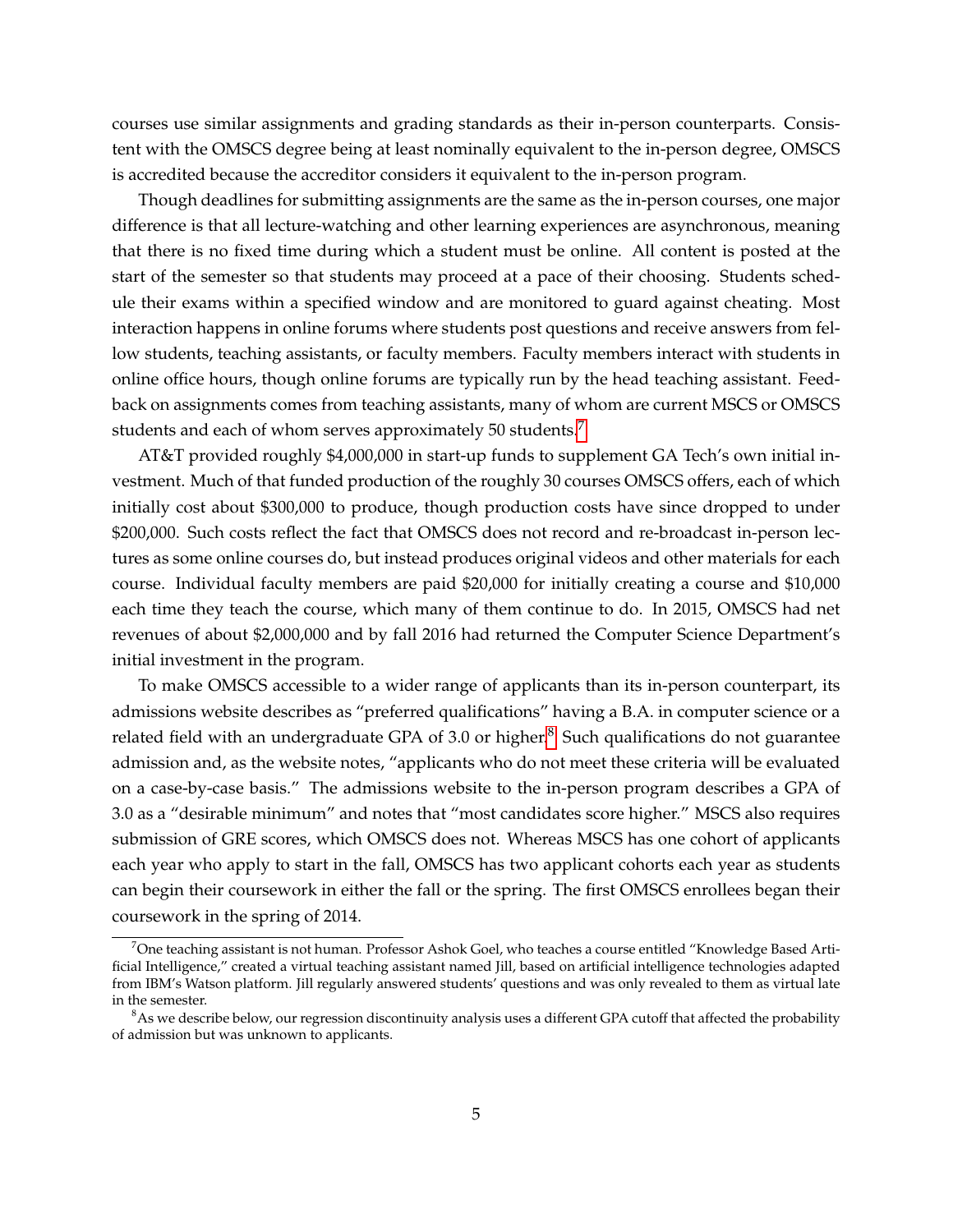#### **2.2 Data**

We have data from Georgia Tech's Computer Science Department on all applicants to OMSCS's first six cohorts, who started their courses in spring 2014, fall 2014, spring 2015, fall 2015, spring 2016, and fall 2016. We also have data on four cohorts of applicants to MSCS, those applying to start classes in each fall from 2013 through 2016. For each applicant, we have basic self-reported demographic information including age, gender, race/ethnicity, and citizenship. Applicants also report their postsecondary educational history, including the name of each college attended, their GPA at that college, and the field and type of any degree earned. Applicants report the name of their employer if employed at the time of application. We also observe whether a given applicant was ever admitted to or enrolled in OMSCS or MSCS.

We merge all applicants' data to the National Student Clearinghouse (NSC), an organization that tracks enrollment at post-secondary institutions throughout the United States. The NSC identifies which, if any, institution a student is enrolled in at any moment in time, allowing us to track the educational trajectories of students who enroll in Georgia Tech and other institutions.<sup>[9](#page-7-0)</sup> NSC coverage rates for undergraduates in Georgia are around 95 percent and generally above 90 percent in other states [\(Dynarski et al., 2015\)](#page-17-10). Though less is known about graduate student coverage rates, we show that a very high fraction of MSCS applicants are observed enrolling in institutions other than Georgia Tech, suggesting widespread coverage of master's degree students. Importantly, we do observe many for-profit and nonprofit institutions that primarily offer online coursework, such as the University of Phoenix and Western Governor's University. We supplement this with data from the National Science Foundation on the full population of students earning computer science master's degrees in the United States in 2013, the most recent year available.

# **3 Descriptive Comparison of Applicant Pools**

To document where demand for OMSCS comes from, we describe the characteristics of the OM-SCS applicant pool and compare them to the characteristics of the MSCS applicant pool. Because both programs culminate in the same nominal degree, we view such a comparison as controlling for the degree sought. As such, we argue that differences in the applicant pools between these programs are largely due to differences in the programs' costs and methods of curriculum delivery.

Demand for the online program is large, as seen in panel A of Table [1.](#page-24-0) OMSCS attracts over 3,400 applicants annually, about twice as many as its in-person equivalent. This is not due simply to large pent-up demand, as the most recent applicant cohort is larger than all but the first cohort,

<span id="page-7-0"></span><sup>9</sup>Though the NSC also records degree completion, it is too early to measure this given that most initial OMSCS enrollees have not yet been enrolled for the two to three years expected for graduation.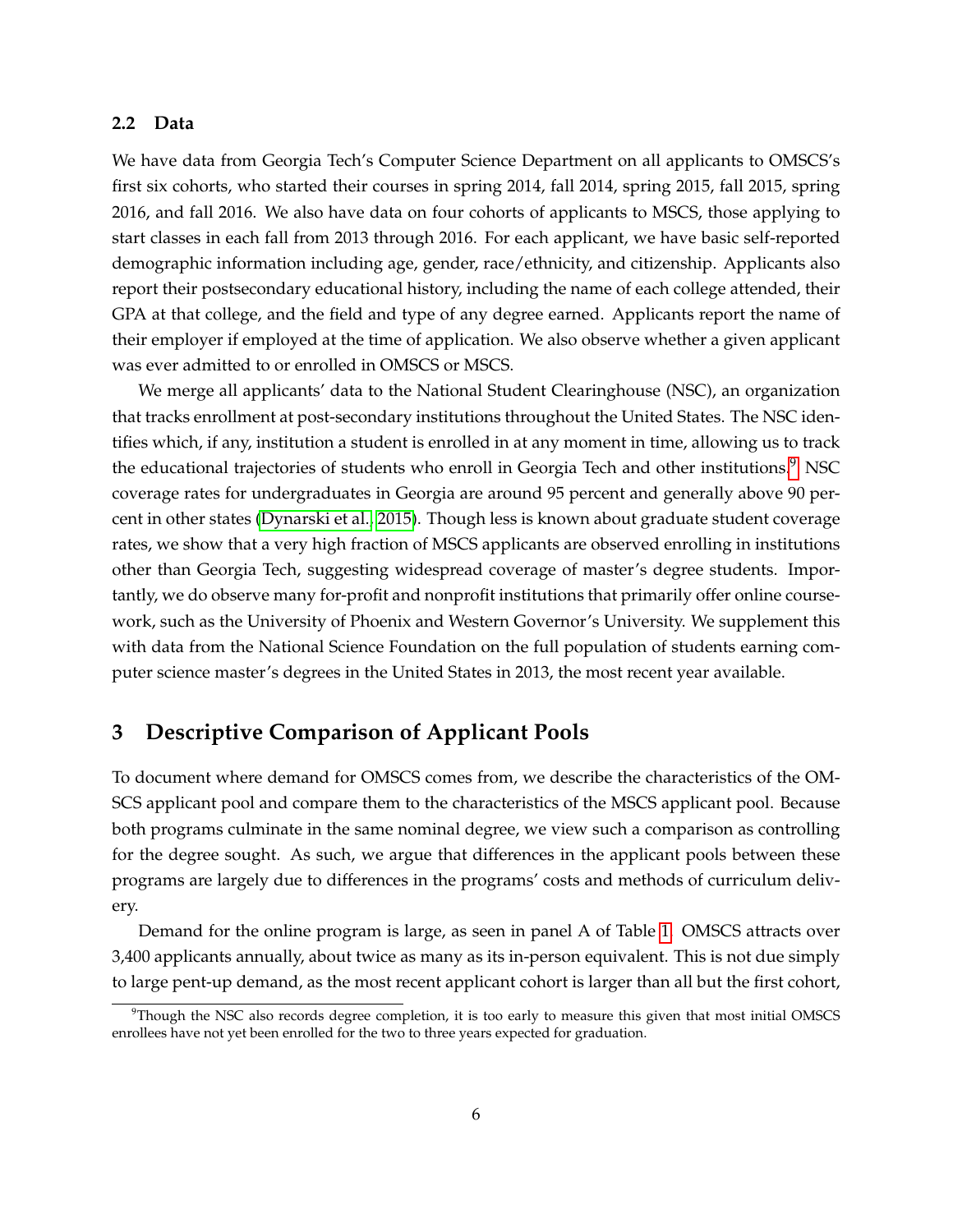which contained many AT&T employees.<sup>[10](#page-8-0)</sup> OMSCS admits 61 percent of those applicants, almost five times the 13 percent admission rate for the in-person program. OMSCS is thus less selective and more open than its in-person counterpart, as program designers intended.

Eighty percent of those admitted to the online program enroll, so that each year nearly 1,700 students begin a computer science master's degree through OMSCS, more than 10 times as many who begin a degree through MSCS. This makes OMSCS the largest computer science master's degree program in the United States, and possibly the world. By way of comparison, the NSF estimates that U.S. institutions issued about 21,000 computer science master's degrees in 2013. If all OMSCS enrollees were to complete their degrees, OMSCS would be responsible for the production of eight percent of all computer science master's degrees in the country. The nearly 1,200 annual American enrollees in OMSCS would represent over ten percent of all Americans earning such degrees.

Two descriptive facts suggest that demand for the online program comes from a different population than demand for the in-person program. First, in our data, fewer than 0.2 percent of the nearly 18,000 applicants to either program applied to both programs, suggesting that students view these programs as distinct educational products. Second, as panel B in Table [1](#page-24-0) shows, the applicant pools to the two programs look very different, particularly in terms of nationality and age.[11](#page-8-1)

The online program attracts a much more American demographic than does the in-person program. About 70 percent of the online applicants are U.S. citizens, compared to 8 percent of in-person applicants. Figure [1](#page-19-0) shows the distribution of citizenship across the two pools. The vast majority of in-person applicants are citizens of India (nearly 70 percent) or China (nearly 20 percent). After admissions and enrollment decisions, the fraction of in-person enrollees who are U.S. citizens rises to 26 percent. Even so, over half of that student body are Indian or Chinese citizens. Panel B shows that fewer than 10 percent of applicants to the online program are Indian or Chinese citizens, proportions that do not change substantially with admissions and enrollment decisions. That international applicants show stronger demand for the in-person program suggests such students may value the opportunity to be physically present in the U.S., which admission to an online program does not grant.<sup>[12](#page-8-2)</sup> That over 70 percent of online program enrollees are U.S. citizens makes that pool substantially more American than the national pool of those completing computer science master's degrees, of whom 52 percent are U.S. citizens.

The online program attracts a substantially older demographic than does the in-person program. Online applicants are on average 34 years old, compared to an average age of 24 for in-

<span id="page-8-1"></span><span id="page-8-0"></span><sup>10</sup>See columns 1-6 of Table [A.1.](#page-35-0)

 $11$ Table [A.1](#page-35-0) shows the characteristics of individual cohorts of applicants. None of the demographic facts highlighted here change substantially over the observed time period.

<span id="page-8-2"></span> $12$ Low international awareness of OMSCS' existence may explain a small portion of their proportionally stronger demand for the in-person program, as Table [A.1](#page-35-0) shows that the international composition of the applicant pool has very slowly increased over time, perhaps because such awareness has increased.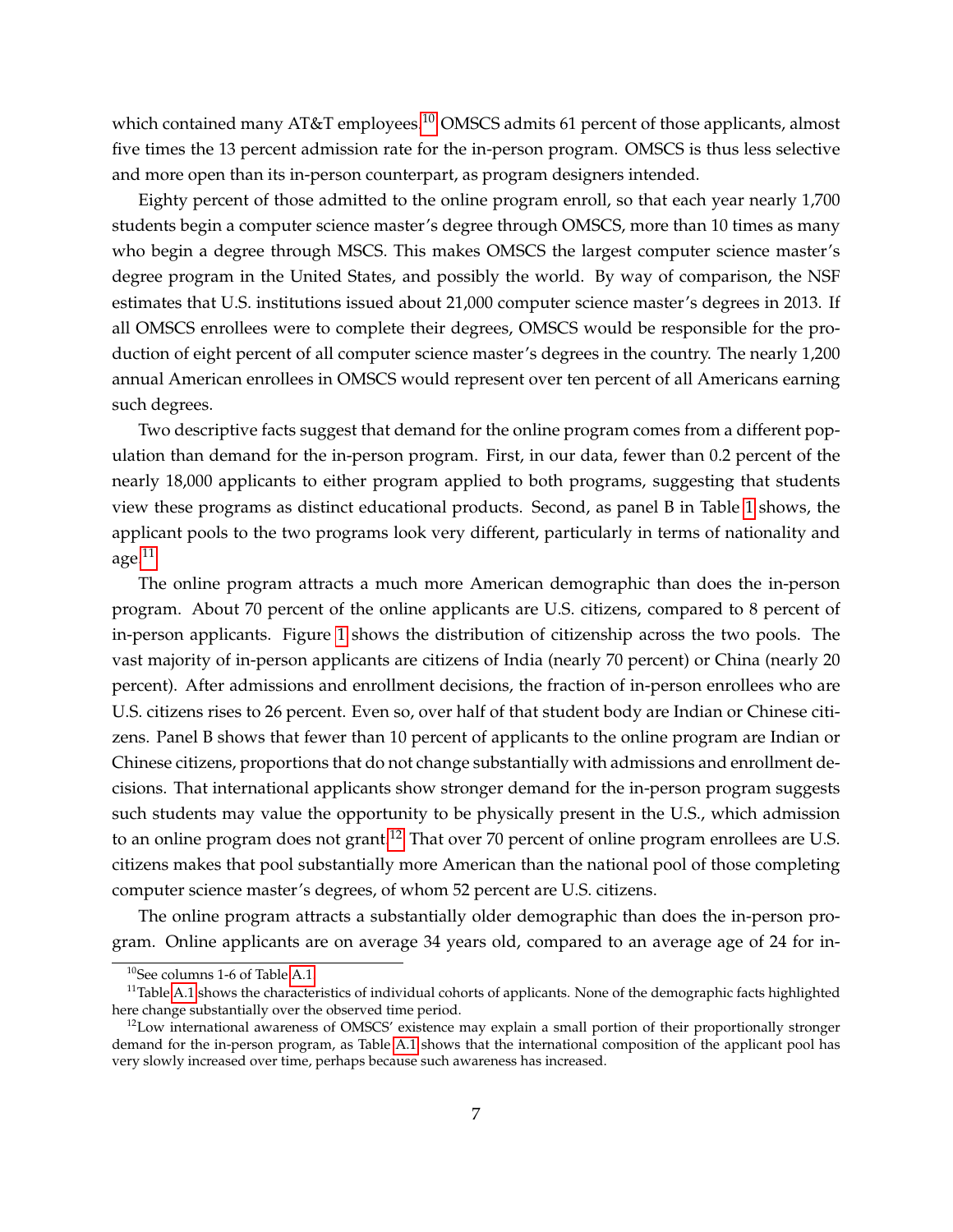person applicants. Figure [2](#page-20-0) shows the age distribution of applicants to the two programs. Over 75 percent of in-person applicants are 25 years old or younger and over 95 percent are 30 or younger. Nearly no one older than 30 applies to the in-person program. The opposite is true of the online program. Only 10 percent of online applicants are 25 or younger and fewer than 30 percent are between 25 and 30. The majority of applicants are over 30 years old, with substantial representation of those in their 40s and 50s. This remains true if the sample is limited to those admitted or to those who enroll.

Whereas the in-person program attracts applicants straight out of college or early in their careers, the online program attracts an older population largely in the middle of their careers. Nearly ninety percent of online applicants list a current employer, relative to under 50 percent of in-person applicants.<sup>[13](#page-9-0)</sup> Table [2](#page-25-0) shows more detail about online applicants' employment, listing the top 25 employers represented in their applications. Because of its corporate sponsorship of the develop-ment of OMSCS, AT&T is by far the largest such employer.<sup>[14](#page-9-1)</sup> Well-represented in the list are technology giants (Microsoft, Google, Amazon, Apple), military branches (Air Force, Army, Navy), defense contractors (Lockheed Martin, Raytheon, Northrop Grumman, Boeing), and financial and consulting firms (Bank of America, Accenture). Such firms, with more than 25 employees applying to OMSCS, comprise less than one-fourth of the applicant pool. Firms with 2 to 25 applicants comprise one-fifth of the applicant pool. Remarkably, nearly half of applicants to OMSCS appear to be the only employee from their firms applying to the program, suggesting that demand for such training is widespread and not simply concentrated among a few large firms.

The online and in-person applicant and enrollee pools look fairly similar in terms of gender and race, particularly when the sample is limited to U.S. citizens. Only 13 percent of U.S. citizen online applicants are female, a proportion quite similar to the percentage in the in-person program.[15](#page-9-2) Among U.S. citizens, the online applicant pool is 64 percent white, 17 percent black or Hispanic, and 15 percent Asian, proportions roughly similar to the in-person applicant pool. There is little evidence of differential gender or racial diversity by program type. Other forms of diversity, such as socioeconomic status and academic skill, are hard to evaluate because our application data contain no information on family background and no objective measures of academic skill that are comparable across the two applicants pools.<sup>[16](#page-9-3)</sup>

We can, however, use characteristics of applicants' undergraduate institutions as proxies for applicants' family backgrounds and academic skills. To do so, we use data from the Integrated Postsecondary Education Data System (IPEDS) to characterize applicants by the U.S. colleges they

<span id="page-9-0"></span><sup>&</sup>lt;sup>13</sup>Employment information is missing for the 2013 MSCS applicants, so the 50 percent figure is based on 2014-16 MSCS applicants.

<span id="page-9-1"></span><sup>&</sup>lt;sup>14</sup>As seen in Table [A.1,](#page-35-0) this is driven largely by the first cohort of applicants, of whom 23 percent were from AT&T. That proportion drops to fewer than 10 percent in subsequent cohorts. None of the demographic facts discussed here change meaningfully when AT&T employees are removed from the sample.

<span id="page-9-2"></span><sup>&</sup>lt;sup>15</sup> Among all applicants, the in-person program has a higher proportion of female applicants due to the fact that Indian and Chinese applicants are more likely to be female than are American applicants.

<span id="page-9-3"></span> $<sup>16</sup>$ Unlike the in-person program, the online program does not require applicants to submit GRE scores.</sup>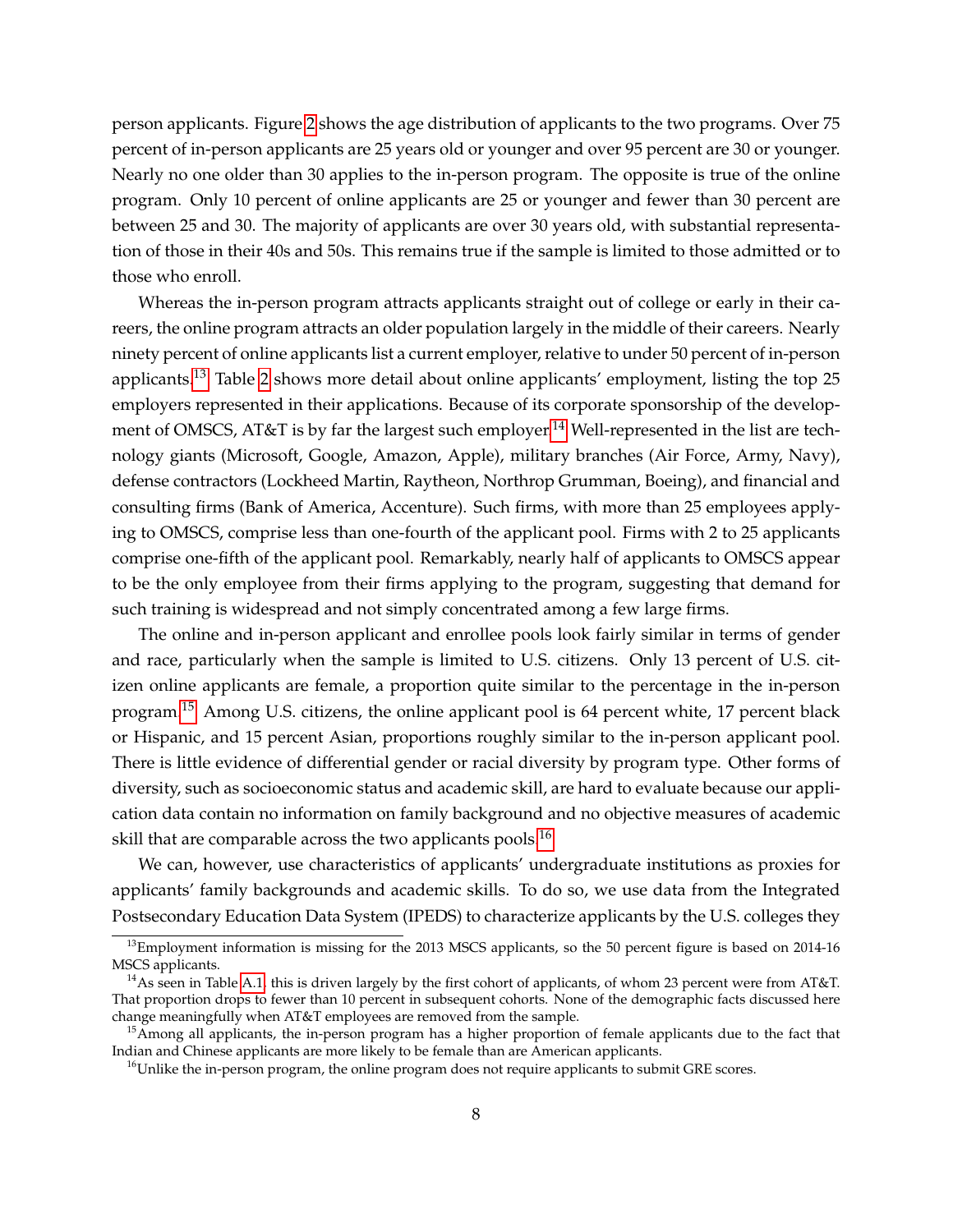attended.<sup>[17](#page-10-0)</sup> Table [3](#page-26-0) shows clear differences across the two applicant pools. Online applicants come from colleges where the average student's SAT math score is 30 points, or about 0.2 standard deviations, lower than students from in-person applicants' colleges. Online applicants' colleges have a higher proportion of low income students, as well as a substantially lower six-year graduation rate. Differences among admitted students and enrollees are of similar magnitude. This suggests that the online program attracts applicants who are from more economically disadvantaged backgrounds and who are academically weaker on average than their in-person counterparts. Online applicants also have a more diverse set of college majors, as they are much less likely than inperson applicants to have majored in computer science. Instead, they are more likely to have majored in engineering, mathematics, physical sciences, and even social sciences and humanities.

The descriptive comparison of the two applicant pools thus provides three pieces of evidence that together are consistent with the possibility that OMSCS represents a new educational product for which there is currently no close substitute in the formal higher education market. First, though the two programs culminate in the same degree, there is nearly no overlap in the populations interested in these educational options. The typical applicant to the in-person program is a 24-year old recent college graduate from India, whereas the typical applicant to the online program is a 34-year old currently-employed American. Second, demand from Americans for the online version of the program is large, with well over 10 times more American applicants to OMSCS than to MSCS. Third, eighty percent of those admitted to the online program accept those offers and enroll, suggesting that relatively few such admits find alternative higher education options compelling. Large demand for OMSCS from a mid-career population uninterested in its in-person equivalent and the high enrollment rate among admits both suggest that OMSCS provides an educational pathway for which there has previously been no compelling, competing alternative. To strengthen the case for this argument, we turn to a second empirical strategy that focuses on causal inference and complements the descriptive analysis above.

## **4 The Impact of Online Access on Educational Trajectories**

#### **4.1 Regression Discontinuity Design**

Our goal is to determine whether the existence of an online option alters applicants' educational trajectories. If not for access to such an option, would its applicants pursue other educational options? Or does the online option lack close substitutes in the current higher education market? The difficulty in answering this question is that applicants admitted to OMSCS are generally academically stronger than and differ along other dimensions from those denied admission. Comparing

<span id="page-10-0"></span> $17$ We use IPEDS data from 2005, roughly the average year of college graduation for online applicants. Our results are not sensitive to this choice given how slowly college characteristics change over time. We are able to link 67 percent of OMSCS applicants and 11 percent of MSCS applicants to colleges in IPEDS. For both programs, we can link 88 percent of U.S. citizen applicants to their colleges.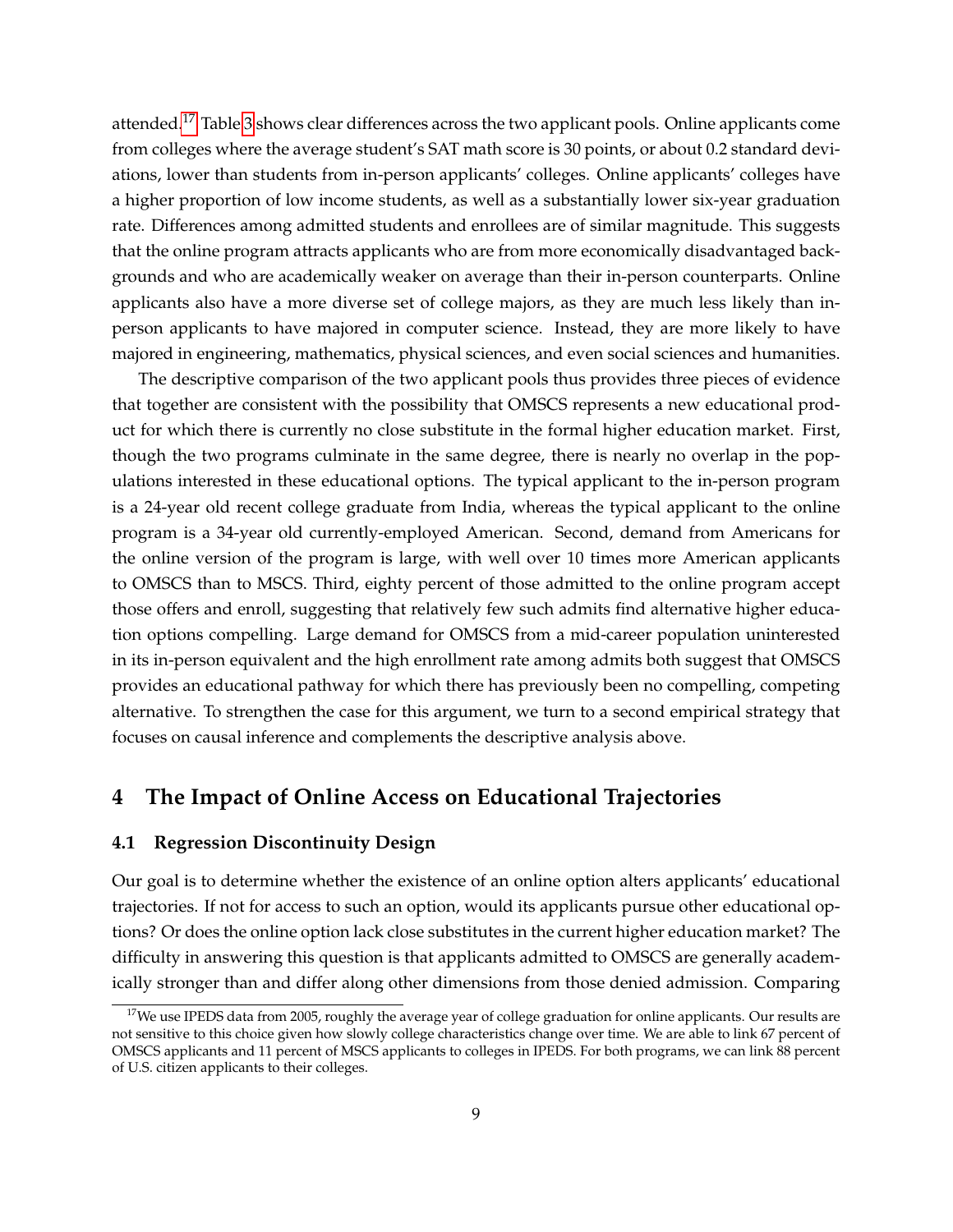the subsequent educational trajectories of these two groups of students would confound the impact of online access with the impact of underlying academic skills and other characteristics.

We solve this problem by identifying an exogenous source of variation in the probability that an applicant had access to the online option. In particular, though OMSCS admitted a wider range of students in later cohorts, the program decided to somewhat constrain the number of students admitted to the very first cohort in spring 2014. OMSCS did this to ensure that any challenges inherent in starting a new program would not be compounded by an overly large enrollment total. The chief admissions officer therefore read applications in descending order of undergraduate GPA and offered immediate admission only to the first 500 or so applications he read that he deemed admissible. As a result, only applicants with an undergraduate GPA of 3.26 or higher were eligible for admission in spring 2014.

The admissions officer ultimately read all applications and some students both below and above the 3.26 threshold were made offers of deferred admission. Such students were allowed to enroll in summer 2014, fall 2014 or spring 2015. The admissions data we have can not distinguish between students made offers of admission for spring 2014 and those who were offered deferred admission. We therefore measure enrollment outcomes as of fall 2016, well beyond the point at which all spring 2014 applicants would have had to enroll if admitted or would have had time to apply to and enroll in other institutions if rejected. We focus on the probability that a given student received any admission offer, regardless of its timing.

The GPA threshold thus represents an exogenous source of variation in whether a given student was offered admission to OMSCS. We use the threshold to implement a regression discontinuity design (RD) that compares the educational trajectories of applicants just above and below that threshold. Such students should be nearly identical in terms of academic skills, as measured by GPA, as well as other characteristics. They should differ only in their access to the online option. We estimate the impact of having a GPA above the admissions threshold on enrollment outcomes of the first applicant cohort through the following baseline specification:

<span id="page-11-0"></span>
$$
Enrolled_i = \beta_0 + \beta_1 Admissible_i + \beta_2 GPA_i + \beta_3 Admissible_i \times GPA_i + \epsilon_i. \tag{1}
$$

Here, Enrolled indicates enrollment status in OMSCS or other programs for applicant *i*, Admissible indicates the applicant is above the GPA threshold and  $GPA$  measures his distance from that threshold in GPA points. In this local linear regression, the two GPA variables model the relationship between GPA and college outcomes as linear, with the interaction term allowing that slope to vary on either side of the threshold. The coefficient on Admissible thus measures the difference in OMSCS enrollment probability between applicants just above and just below that threshold. This specification generates intent-to-treat estimates of the impact of increased access to OMSCS.

Using the same basic specification, we also generate instrumental variables estimates of the impact of admission on enrollment, where admission is instrumented with having an immediately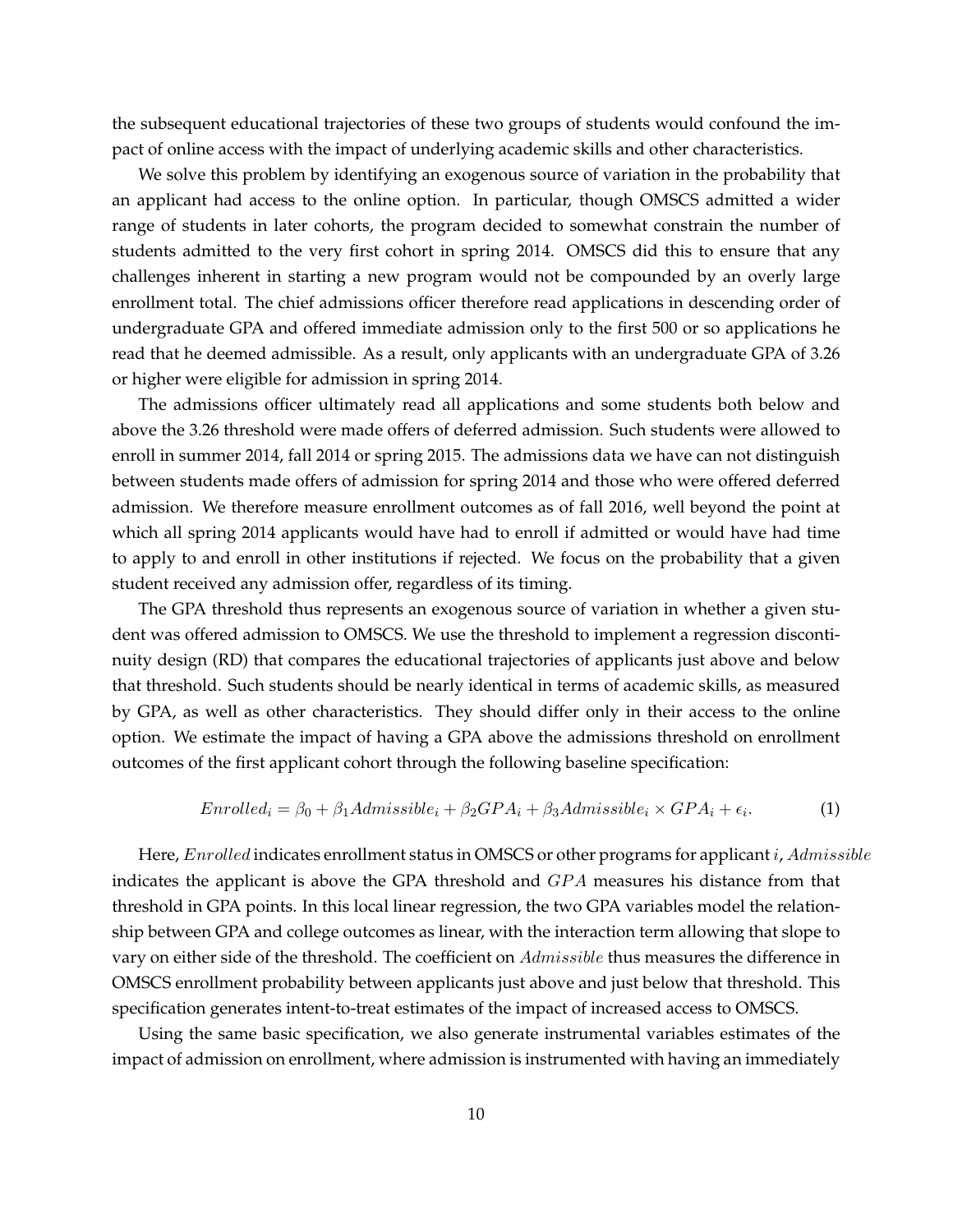admissible GPA. Specifically, we estimate the first stage equation

$$
Admitted_i = \alpha_0 + \alpha_1 Admissible_i + \alpha_2 GPA_i + \alpha_3 Admissible_i \times GPA_i + \epsilon_i.
$$
 (2)

where Admitted indicates eventual admission to OMSCS. We then use predicted values of Admitted to estimate a second stage of the form

$$
Enrolled_i = \gamma_0 + \gamma_1 Admitted_i + \gamma_2 GPA_i + \gamma_3 Admissible_i \times GPA_i + \epsilon_i. \tag{3}
$$

This yields estimates of the impact of OMSCS admission on enrollment choices for compliers at the margin, namely those students for whom the threshold itself altered their probability of eventual admission. We think of this as a matriculation rate for such applicants.

Following [Lee and Card](#page-17-11) [\(2008\)](#page-17-11), our baseline specifications for all of these estimates cluster standard errors by distance from the GPA threshold because GPA is a fairly discrete variable, with many students reporting values that are multiples of 0.1 or 0.25. To improve precision, we include demographic controls for gender, race/ethnicity, citizenship, age, employment and college major. Optimal bandwidths, as suggested both by [Imbens and Kalyanaraman](#page-17-12) [\(2012\)](#page-17-12) and [Calonico et al.](#page-17-13) [\(2014\)](#page-17-13), are between 0.3 and 0.5 GPA points for all outcomes. We treat 0.5 GPA points as our default bandwidth but show that our results are robust to use of smaller and larger bandwidths, as well as to exclusion of demographic controls.

Validity of our RD estimates requires that students not systematically manipulate which side of the GPA threshold they fall on. Though they do self-report GPAs, two facts suggest little scope for manipulation. First, applicants were required to submit transcripts and thus knew that their self-reported GPAs might be checked against officially reported ones. Second, applicants had no knowledge that a GPA of 3.26 would play any role in the admissions process, a fact that was decided only after all applications had been submitted. The only GPA criterion publicized was that a GPA of 3.0 or higher was preferred, though applicants with lower GPAs could be admitted. It thus seems highly unlikely that there could be differential sorting across the 3.26 threshold. We confirm this in two ways.

First, as suggested by [McCrary](#page-18-3) [\(2008\)](#page-18-3), we show in Figure [A.1](#page-29-0) that the density of students just above the threshold looks similar to the density just below. Multiples of 0.1, as well as 3.0 and 4.0, are particularly common, but there is no clear difference in the distribution of GPAs around the eligibility threshold. Formal tests show no evidence that GPAs just above 3.26 are over-represented relative to GPAs just below 3.26, suggesting no obvious manipulation by students. Second, we confirm that observable covariates are balanced across the threshold by running the specification in Equation [1](#page-11-0) using such covariates as outcomes. Table [A.2](#page-36-0) shows the results of these covariate balance tests, using a variety of bandwidths. There is no practically or statistically significant evidence of differential sorting across the threshold in terms of gender, race, citizenship, age, em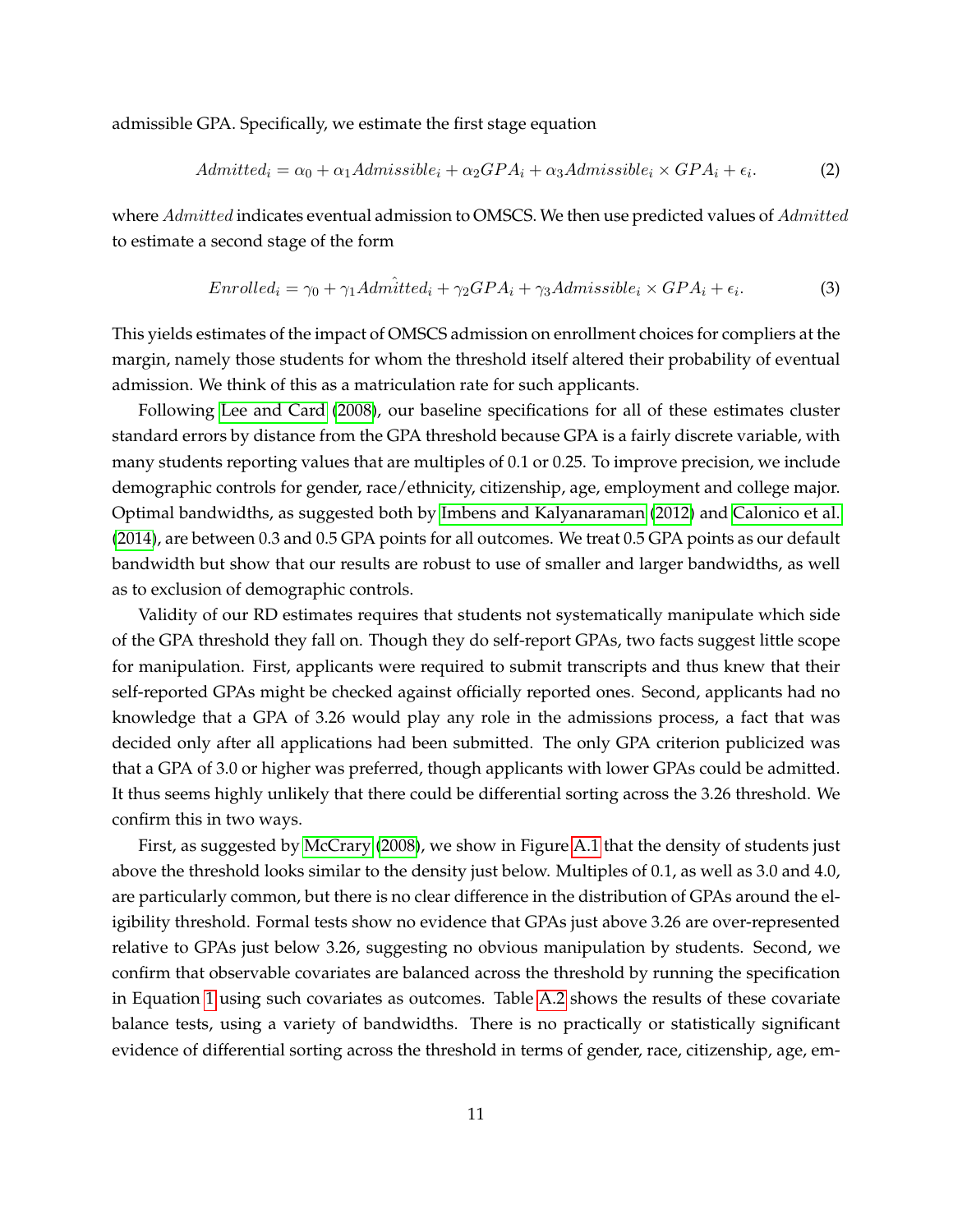ployment, or college major. The balance of density and covariates at the threshold suggest that students on either side of the threshold are similar along both observed and unobservable dimensions. Our regression discontinuity coefficients should therefore provide unbiased estimates of the impact of online access on educational trajectories.

#### **4.2 Causal Estimates**

We first document how the GPA threshold affected the probability of admission to OMSCS. The relationship between GPA and the probability of being offered admission, seen in Panel A of Figure [3,](#page-21-0) shows a clear discontinuity. The first stage estimates in column 1 of Table [4](#page-27-0) suggest that those just above the GPA threshold were about 20 percentage points more likely to be admitted to the online program than their counterparts with slightly lower GPAs. This difference represents the extent to which the GPA threshold generated exogenous variation in access to the online option.

Importantly, access to the online program generates enrollment in that program. We define OMSCS enrollment as a student having enrolled in at least one semester by fall 2016.<sup>[18](#page-13-0)</sup> At that point, all immediate and deferred admissions offers would have expired, and applicants would have had the opportunity to apply to and enroll in other, competing degree programs. Panel B of Figure [3](#page-21-0) shows the fraction of applicants who ever enrolled in OMSCS. The graphical evidence, as well as the estimates in column 2 of Table [4,](#page-27-0) suggest that threshold-based admissibility increases enrollment in the online option by slightly more than 20 percentage points. This implies that roughly all of the marginal applicants admitted because of the GPA threshold accepted the offer of admission and enrolled. Instrumental variables estimates, shown in column 3, confirm that the matriculation rate of such students is close in magnitude and statistically indistinguishable from 100 percent. These applicants appear not to have competing options that would cause them to decline their admissions offer.

Importantly, though admission affects enrollment, admission timing does not appear to. Figure [A.3](#page-31-0) shows OMSCS enrollment rates as a function of GPA, for the sub-sample of applicants offered admission. Those above the threshold were largely given immediate offers and those below deferred offers, yet at the threshold there is no clear difference in the probability of enrolling in OMSCS, conditional on admission. The point estimate of the discontinuity is close to zero and statistically insignificant whether we use our default bandwidth of 0.5 or the Imbens-Kalyanaraman optimal bandwith of 0.3.

Examination of enrollment in other programs confirms that OMSCS has no close substitutes. Panel A of Figure [4](#page-22-0) shows the fraction of OMSCS applicants who enrolled in other, non-OMSCS programs by fall 2016. The overall levels of such enrollment are quite low, with fewer than 20

<span id="page-13-0"></span> $18$ The relationship between spring 2014 enrollment and GPA in Figure [A.2](#page-30-0) is consistent with the requirement of a GPA of at least 3.26 for immediate admission. Only four applicants below the GPA threshold appear to have enrolled in OMSCS in spring 2014.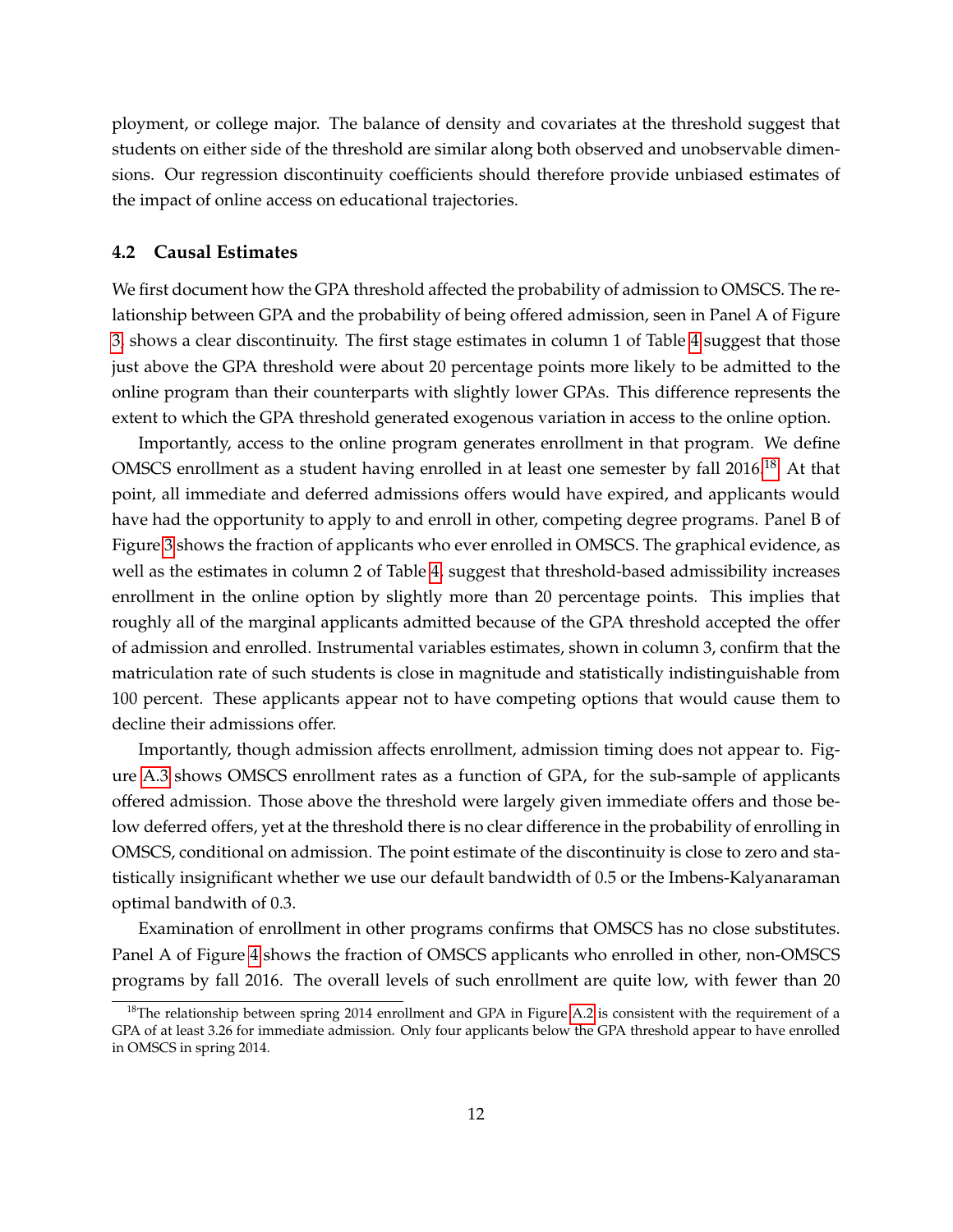percent of those just below the threshold enrolling elsewhere. The few alternatives chosen by such applicants are rarely the more prestigious competitors of MSCS, such as Carnegie Mellon or University of Southern California, but are instead lower-ranked online programs from institutions such as DeVry University or Arizona State University. This is in contrast to MSCS applicants, many hundreds of whom choose those prestigious competitors over Georgia Tech. Panel B shows that over 50 percent of MSCS applicants enroll in alternative U.S. programs, a fraction that rises to 65 percent when considering just U.S. applicants to the in-person program. Those interested in the online program appear to have fewer competing alternatives than those interested in the in-person program.

In addition to the low overall rate of online program applicants enrolling in alternatives to OMSCS, there is also no visually apparent discontinuity in non-OMSCS enrollment, with columns 4 and 5 of Table [4](#page-27-0) showing statistically insignificant point estimates close to zero. If access to OMSCS were substituting for other in-person programs, we would expect to see a clear drop in enrollment elsewhere to the right of the GPA threshold. Though our regression discontinuity estimates are generated by those at a particular point in the GPA distribution, it is worth noting that those with much higher or lower GPAs also do not appear to enroll in non-OMSCS options. This suggests the market is not providing appealing alternatives for a wide range of students for whom OMSCS is appealing. In contrast, most MSCS applicants with lower and higher GPAs find suitable alternatives in which to enroll.

Access to the online option therefore increases the number of people pursuing education at all. We see this in Figure [5,](#page-23-0) which shows the fraction of applicants enrolling in any formal higher education. There is a large, clear discontinuity at the admissions threshold, with estimates from column 6 of Table [4](#page-27-0) suggesting that admissibility to the online program increases enrollment in formal higher education by about 20 percentage points. The instrumental variables estimates in column 7 imply that roughly 100 percent of the marginal admits to OMSCS represent new entrants into formal higher education. Access to this online option thus increases the number of people pursuing education.

We perform a number of robustness checks to confirm that our estimates are not sensitive to our specification choices. The first two rows of Table [4](#page-27-0) show that inclusion of demographic controls improves the precision of our estimates, but does not meaningfully alter their magnitude. The remaining rows of the table show that our point estimates are robust to a fairly wide set of bandwidths, including those close to the optimal bandwidths mentioned previously. To check that our estimated discontinuities in admission, OMSCS enrollment and overall enrollment are not driven by spurious features of the data, we test for placebo discontinuities by running our baseline regression specification placing the admissions threshold at GPA values other than 3.26. The resulting coefficients are shown in panel A of Figures [A.4,](#page-32-0) [A.5](#page-33-0) and [A.6.](#page-34-0) In all cases, the actual threshold of 3.26 generates the largest discontinuity and the only one that is positive and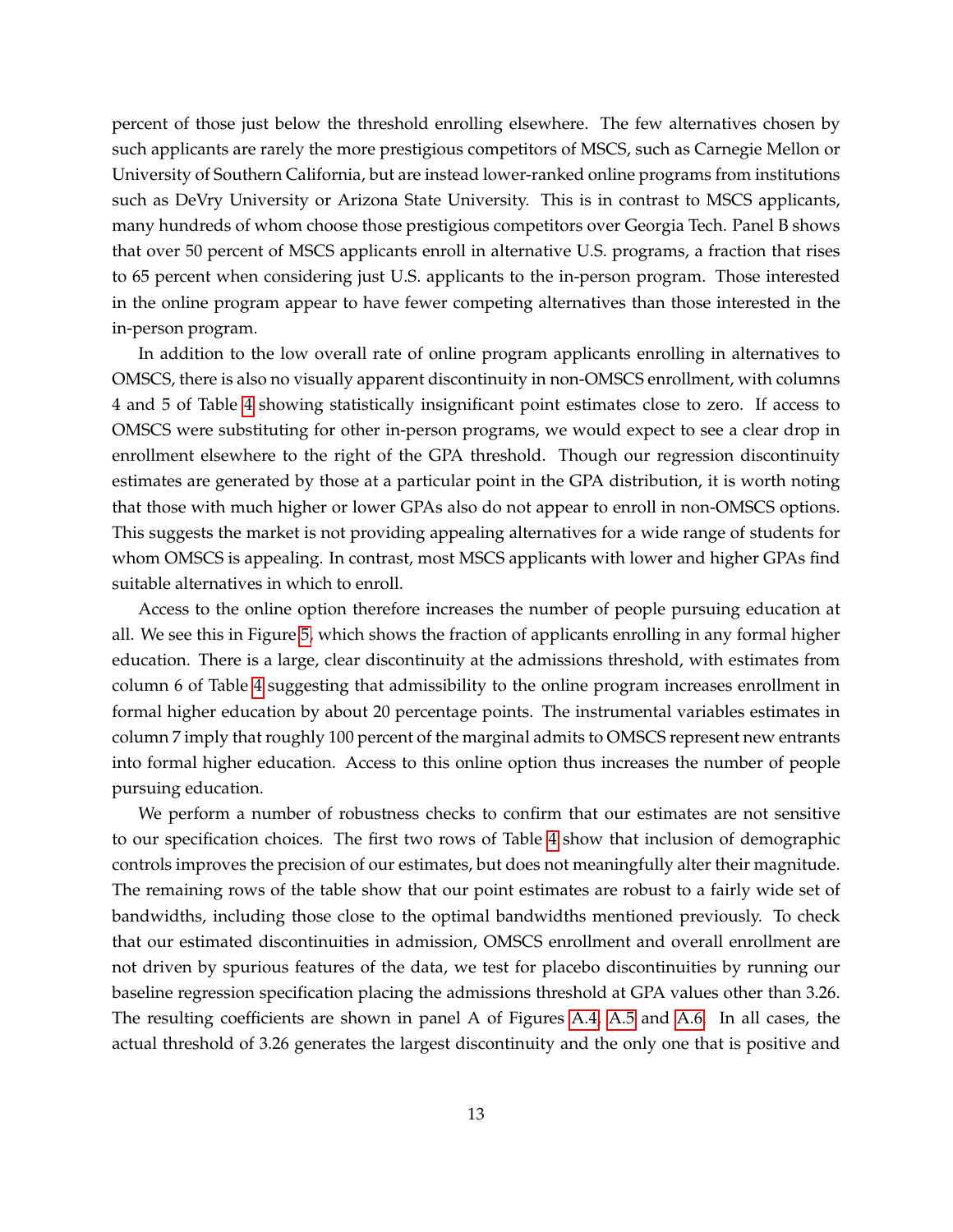statistically significant.

One other potential concern is that the location of the threshold was endogenous to the quality of the applicant pool in that part of the GPA distribution. If students with a 3.26 GPA were of particularly high quality and thus ended the admissions process by using up the program's final capacity, then our estimates might be biased by correlations between such quality and enrollment decisions. To test whether such endogenous threshold location is generating bias, panel B of Figures [A.4,](#page-32-0) [A.5](#page-33-0) and [A.6](#page-34-0) show estimated discontinuities from donut hole RD specifications that exclude observations close to the threshold. The resulting coefficients are, if anything, slightly larger, suggesting that our estimates are not driven by observations very close to the threshold.

As a final check, we explore heterogeneity in enrollment impacts of online access in Table [5.](#page-28-0) Limiting the sample to non-AT&T employees has little effect on our point estimates, suggesting that our results are not driven by this potentially unusual subset of applicants. Limiting the sample to U.S. citizens has similarly little effect. Subsequent rows separate the sample by age, gender and race. The main takeaway from these estimates is that there is no subgroup of applicants for whom access to OMSCS substitutes for enrollment in other educational programs. None of the point estimates in columns 4 and 5 are significantly negative. The result is that, for all subgroups for whom the threshold clearly generates variation in access to OMSCS, such access clearly increases overall enrollment in higher education.

## **5 Discussion and Conclusion**

Our descriptive evidence shows large demand for the first low-cost online degree offered by a highly-ranked institution. Applicant pools to the online and in-person versions of this degree program show almost no overlap in individuals or in demographic characteristics. Unlike its inperson equivalent, the online option generates demand largely from mid-career Americans. Large demand from older, employed individuals is consistent with the possibility that the geographic and temporal flexibility of the online option are critical to its appeal. Online education can provide mid-career training without forcing individuals to quit their jobs or move to locations with appropriate educational institutions. Relatively low demand for the online option from non-Americans is consistent with the value of in-person programs stemming at least partially from physical access to U.S. social networks and labor markets.

Our causal evidence shows that this online option expands access to formal education and does not substitute for other programs. Eighty percent of those accepted by OMSCS enroll. The vast majority of applicants denied access do not pursue any form of further formal education. Most importantly, gaining access to the online option does not decrease the extent to which students enroll in other educational programs. This is the first rigorous evidence that we know of showing an online degree program can increase educational attainment, implying that the higher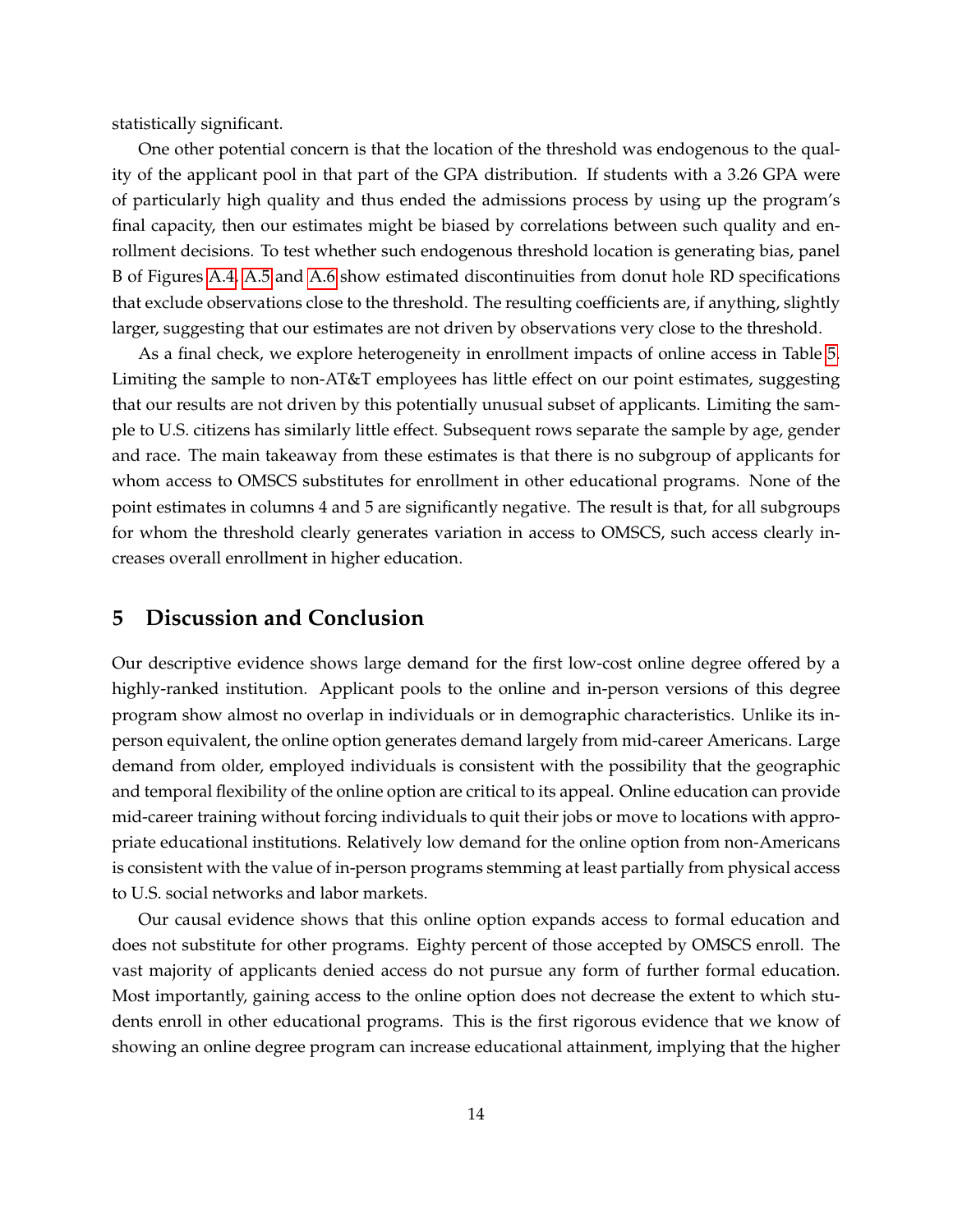education market had previously been failing to meet demand for this particular bundle of program characteristics.

This model of online education thus has the potential to substantially increase the national stock of computer science human capital. OMSCS enrolls about 1,170 Americans annually. Though it is too early to measure completion rates, NSC data on the 2014 OMSCS enrollees suggest that at least 62 percent are still enrolled at least two years after they begin the program and thus apparently on track to graduate. The actual fraction who will graduate may be substantially higher than that, given that the flexible nature of the program and mid-career students' busy professional and family lives makes persistence somewhat difficult to measure. For example, over 25 percent of students who take a fall or spring semester off appear to re-enroll in the subsequent spring or fall semester. Persistence to graduation could therefore be as high as 90 percent.<sup>[19](#page-16-0)</sup> Conservatively, if only 62 percent of enrollees graduate, OMSCS will annually produce about 725 American computer science master's degree recipients. According to IPEDS' Completion Survey, about 11,000 American citizens earned a master's degree in computer science in 2013, the most recent year data is available. This implies that OMSCS will generate a seven percent increase in the national production of such degrees. If 90 percent of enrollees graduate, OMSCS will increase such production by 10 percent. Either way, the program will produce a substantial fraction of such computer science human capital.

We conclude with two questions raised by this research. The first concerns external validity. To what extent will the conclusions drawn from this particular online program apply to other populations and subjects? It seems likely, for example, that mid-career training in other fields might be amenable to this model. The recent rise of "iMBA" and "micro-master's" programs suggests that other institutions believe there are untapped markets in such training. Whether such low-cost, high-quality models can make inroads in undergraduate or secondary education remains to be seen.

The second question concerns the quality of the education that this online option provides. How large are the learning and labor market impacts of this online degree and how do they compare to that of the in-person equivalent? Comparing the undergraduate colleges attended by OMSCS and MSCS students suggests that OMSCS students are, on average, somewhat weaker academically than their in-person counterparts. Nonetheless, comparisons of student achievement across the online and in-person formats suggests that OMSCS students finish their courses with at least as much knowledge as their in-person counterparts [\(Goel and Joyner, 2016\)](#page-17-7). We hope to explore in subsequent work the extent to which the OMSCS degree is valued by the labor market and whether and how it affects career advancement. Whether the labor market perceives OMSCS graduates as similar in quality to their in-person counterparts will have implications for the impact of such models on the postsecondary sector more generally [\(Hoxby, 2014\)](#page-17-14).

<span id="page-16-0"></span> $19By$  comparison, about 95 percent of MSCS students graduate within two years.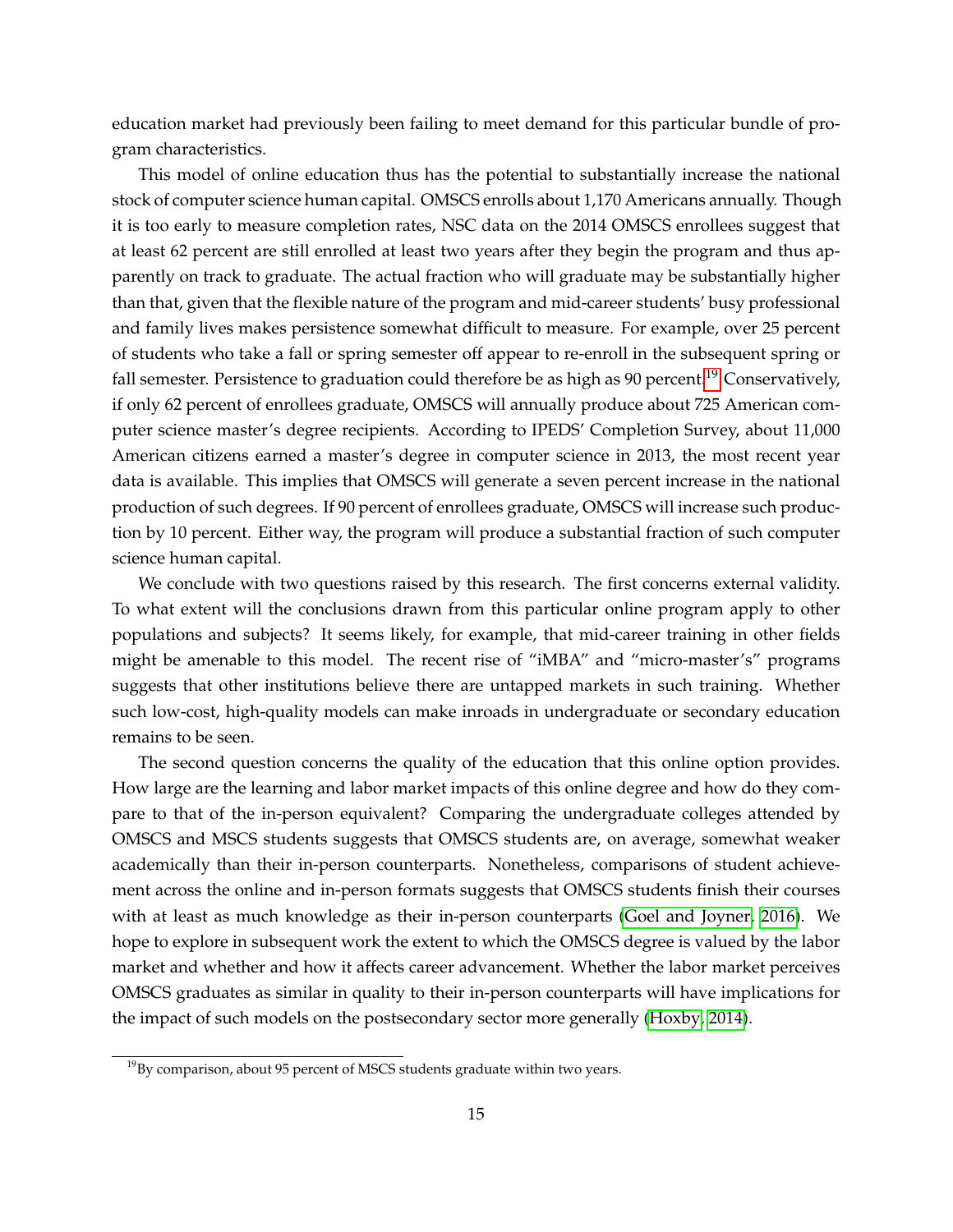# **References**

- <span id="page-17-2"></span>Alpert, W. T., K. A. Couch, and O. R. Harmon (2016). A randomized assessment of online learning. *American Economic Review 106*(5), 378–82.
- <span id="page-17-9"></span>Banerjee, A. V. and E. Duflo (2014). (Dis) organization and success in an economics MOOC. *The American Economic Review 104*(5), 514–518.
- <span id="page-17-4"></span>Bettinger, E., L. Fox, S. Loeb, and E. Taylor (2015). Changing distributions: How online college classes alter student and professor performance. Technical report, Working Paper, Stanford University.
- <span id="page-17-6"></span>Bowen, W. G., M. M. Chingos, K. A. Lack, and T. I. Nygren (2014). Interactive learning online at public universities: Evidence from a six-campus randomized trial. *Journal of Policy Analysis and Management 33*(1), 94–111.
- <span id="page-17-13"></span>Calonico, S., M. D. Cattaneo, and R. Titiunik (2014). Robust nonparametric confidence intervals for regression-discontinuity designs. *Econometrica 82*(6), 2295–2326.
- <span id="page-17-0"></span>Deming, D. J., C. Goldin, L. F. Katz, and N. Yuchtman (2015). Can online learning bend the higher education cost curve? *The American Economic Review 105*(5), 496–501.
- <span id="page-17-8"></span>Deming, D. J., N. Yuchtman, A. Abulafi, C. Goldin, and L. F. Katz (2016). The value of postsecondary credentials in the labor market: An experimental study. *The American Economic Review 106*(3), 778–806.
- <span id="page-17-10"></span>Dynarski, S. M., S. W. Hemelt, and J. M. Hyman (2015). The missing manual: Using National Student Clearinghouse data to track postsecondary outcomes. *Educational Evaluation and Policy Analysis 37*(1 suppl), 53S–79S.
- <span id="page-17-5"></span>Figlio, D., M. Rush, and L. Yin (2013). Is it live or is it internet? Experimental estimates of the effects of online instruction on student learning. *Journal of Labor Economics 31*(4), 763–784.
- <span id="page-17-7"></span>Goel, A. and D. Joyner (2016). An experiment in teaching cognitive systems online. *International Journal for Scholarship of Technology Enhanced Learning 1*(1).
- <span id="page-17-14"></span>Hoxby, C. M. (2014). The economics of online postsecondary education: MOOCs, nonselective education, and highly selective education. *The American Economic Review 104*(5), 528–533.
- <span id="page-17-12"></span>Imbens, G. and K. Kalyanaraman (2012). Optimal bandwidth choice for the regression discontinuity estimator. *The Review of economic studies 79*(3), 933–959.
- <span id="page-17-1"></span>Joyce, T., S. Crockett, D. A. Jaeger, O. Altindag, and S. D. O'Connell (2015). Does classroom time matter? *Economics of Education Review 46*, 64–77.
- <span id="page-17-3"></span>Krieg, J. M. and S. E. Henson (2016). The educational impact of online learning: How do university students perform in subsequent courses? *Education Finance and Policy 11*(4), 426–448.
- <span id="page-17-11"></span>Lee, D. S. and D. Card (2008). Regression discontinuity inference with specification error. *Journal of Econometrics 142*(2), 655–674.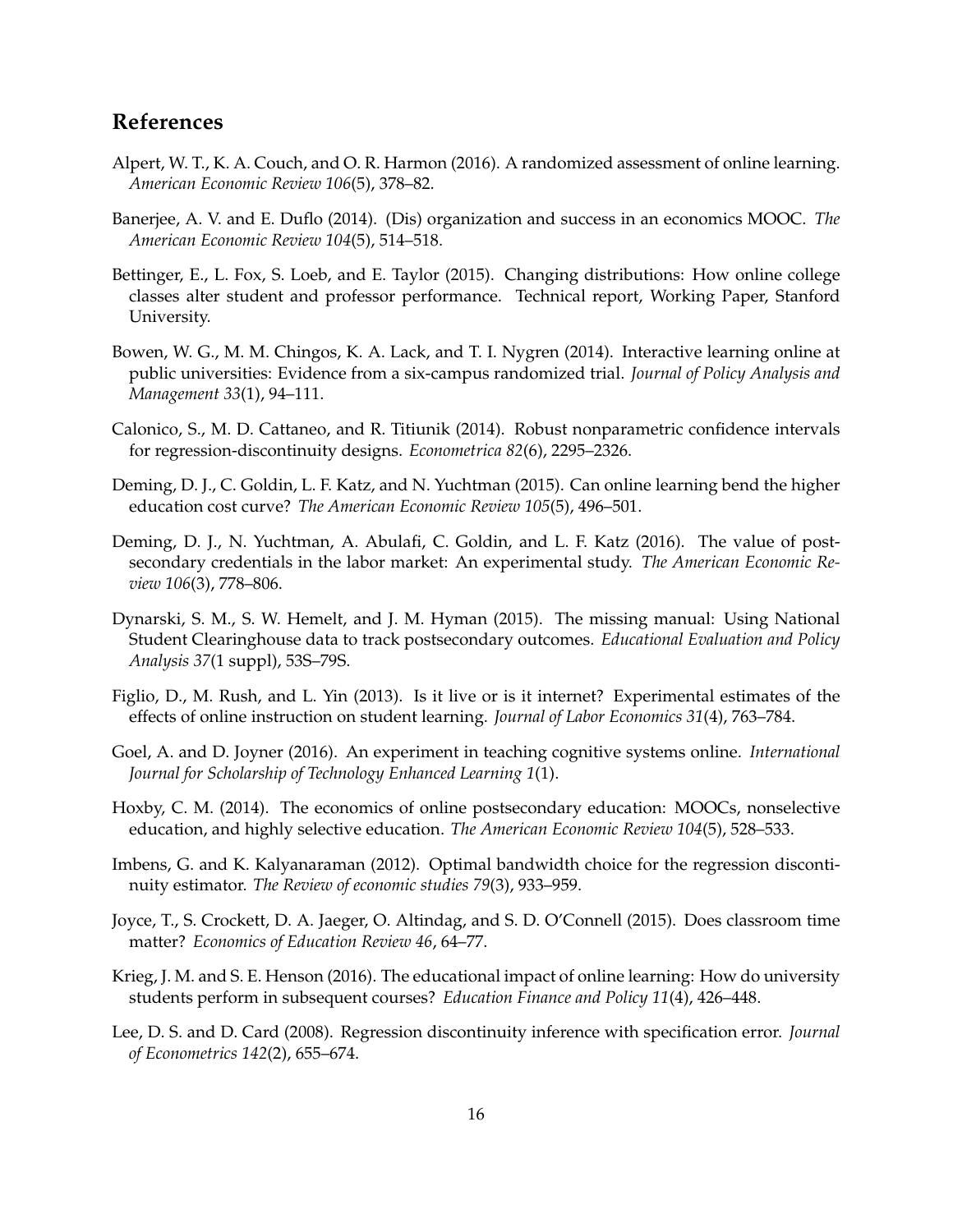- <span id="page-18-3"></span>McCrary, J. (2008). Manipulation of the running variable in the regression discontinuity design: A density test. *Journal of Econometrics 142*(2), 698–714.
- <span id="page-18-0"></span>McPherson, M. S. and L. S. Bacow (2015). Online higher education: Beyond the hype cycle. *The Journal of Economic Perspectives 29*(4), 135–153.
- <span id="page-18-2"></span>Perna, L., A. Ruby, R. Boruch, N. Wang, J. Scull, C. Evans, and S. Ahmad (2013). The life cycle of a million mooc users. In *MOOC Research Initiative Conference*, pp. 5–6.
- <span id="page-18-1"></span>Xu, D. and S. S. Jaggars (2014). Performance gaps between online and face-to-face courses: Differences across types of students and academic subject areas. *The Journal of Higher Education 85*(5), 633–659.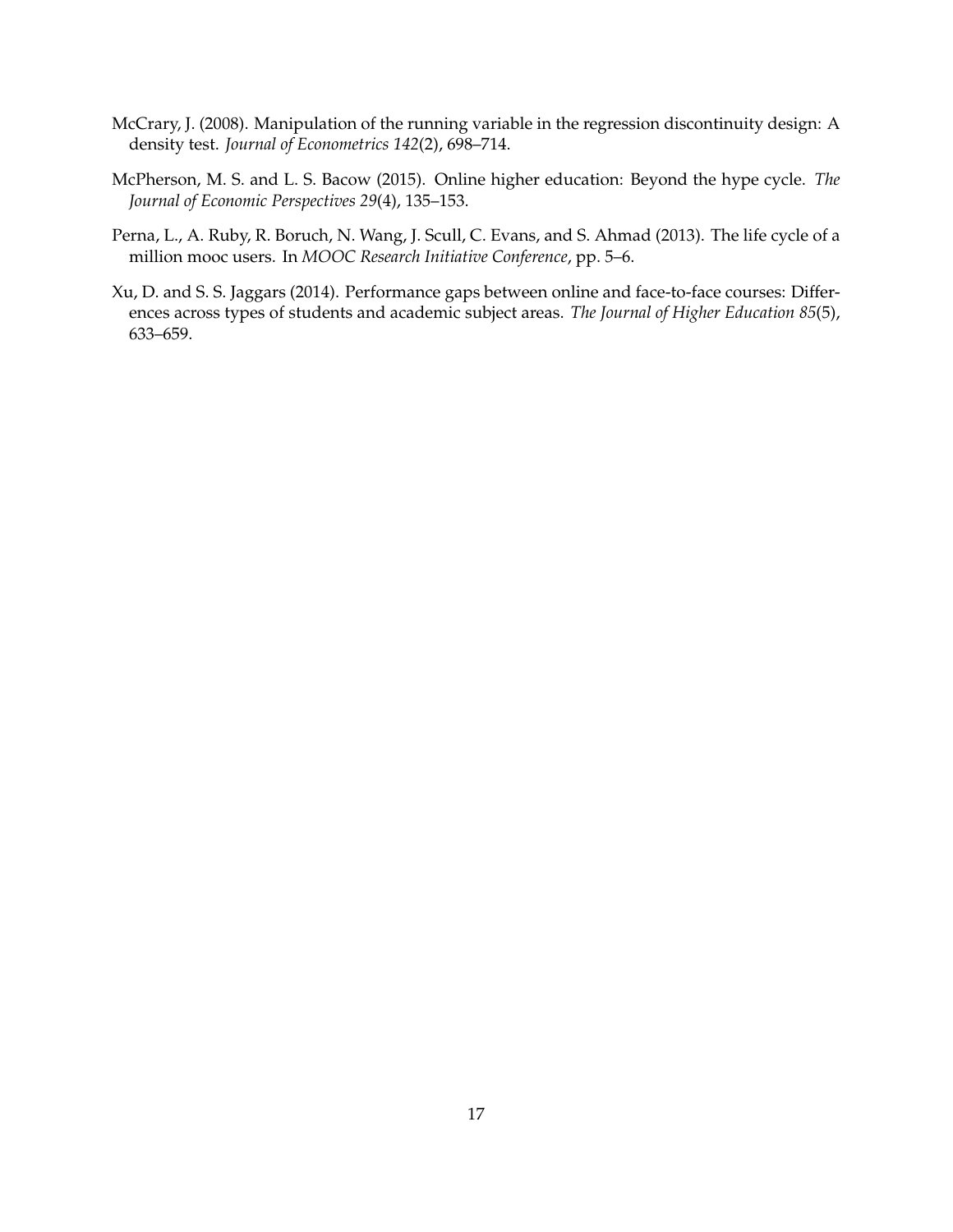

<span id="page-19-0"></span>

Notes: Panels A and B show the distribution of citizenship of applicants to the in-person and online programs respectively. Panel A includes all 2013-16 in-person program applicants. Panel B includes all 2014-16 online program applicants. From left to right, the three bars show the fraction of applicants, admitted students, and enrolled students from each country.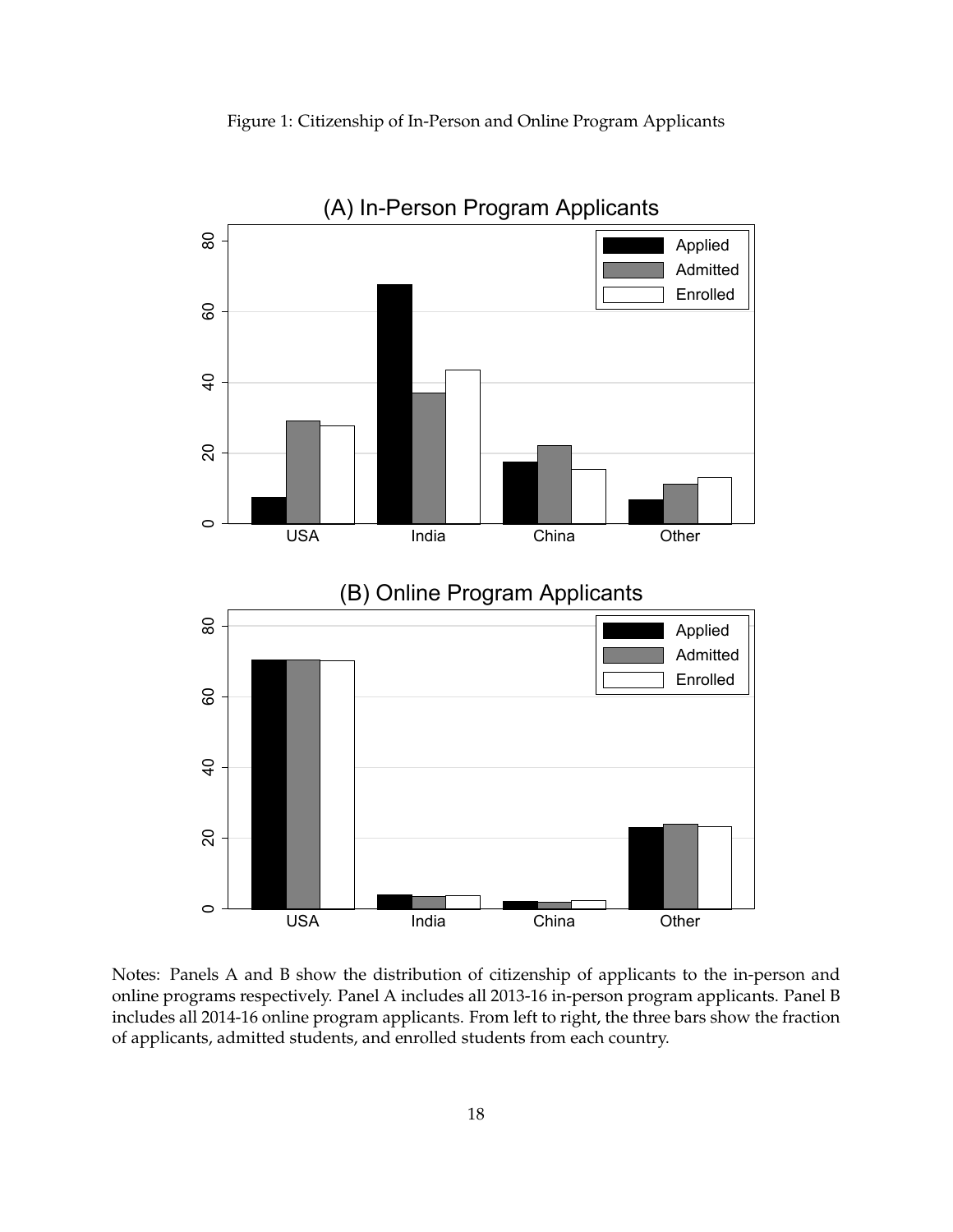<span id="page-20-0"></span>



Notes: Panels A and B show the age distribution of applicants to the in-person and online programs respectively. Panel A includes all 2013-16 in-person program applicants. Panel B includes all 2014-16 online program applicants. The 75 applicants with ages below twenty or above sixty are rounded to those values for this figure.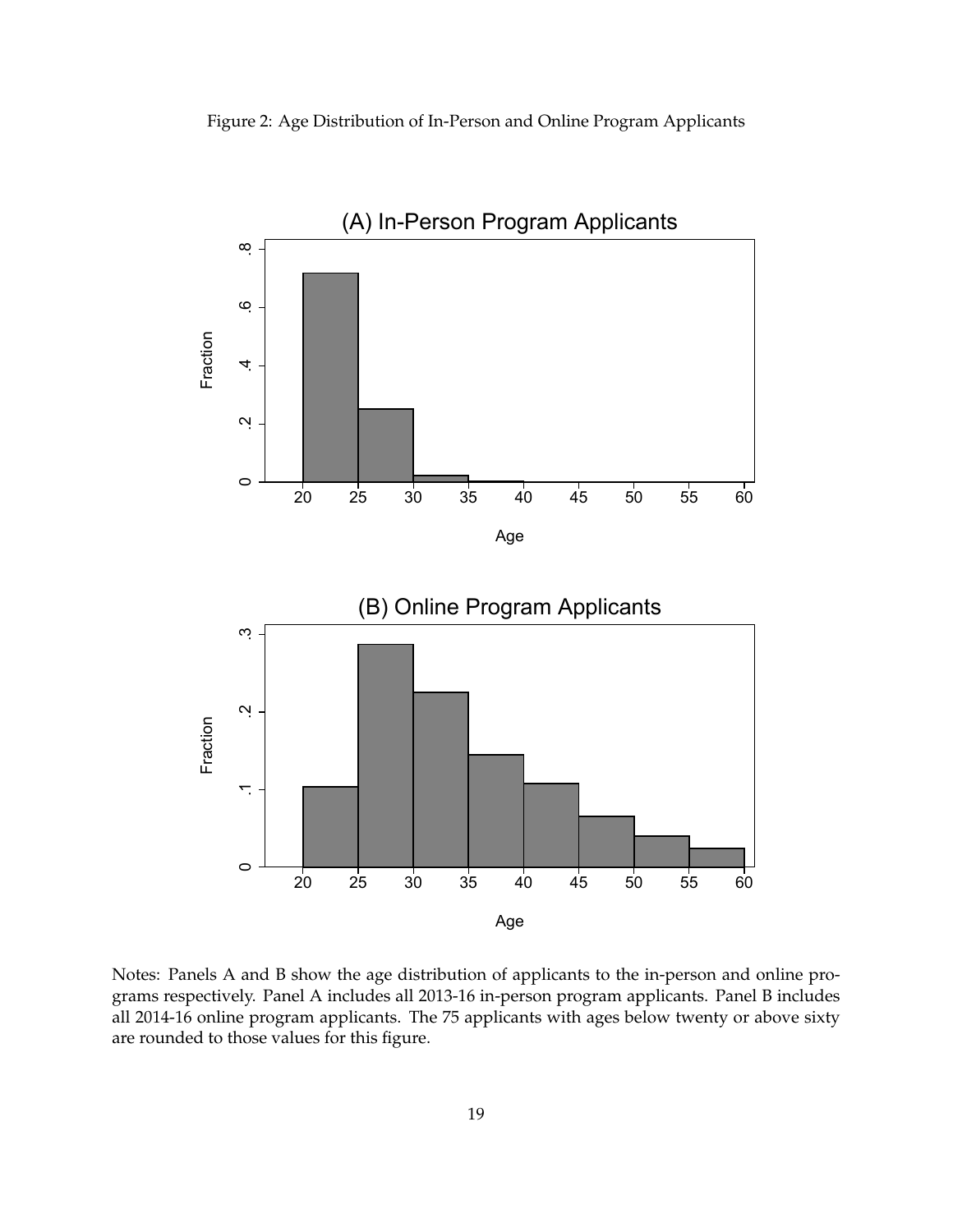<span id="page-21-0"></span>

Notes: The above figure shows as a function of college GPA the fraction of spring 2014 online program applicants who were admitted (panel A) and who enrolled in the online program by fall 2016 (panel B). The sample is limited to those with GPAs between 2.5 and 4.0. The dots shown come from binning the data in intervals of 0.05 from the threshold, with dot size proportional to the number of applicants in each bin. Also shown are fitted lines from a local linear regression discontinuity model using a bandwidth of 0.5.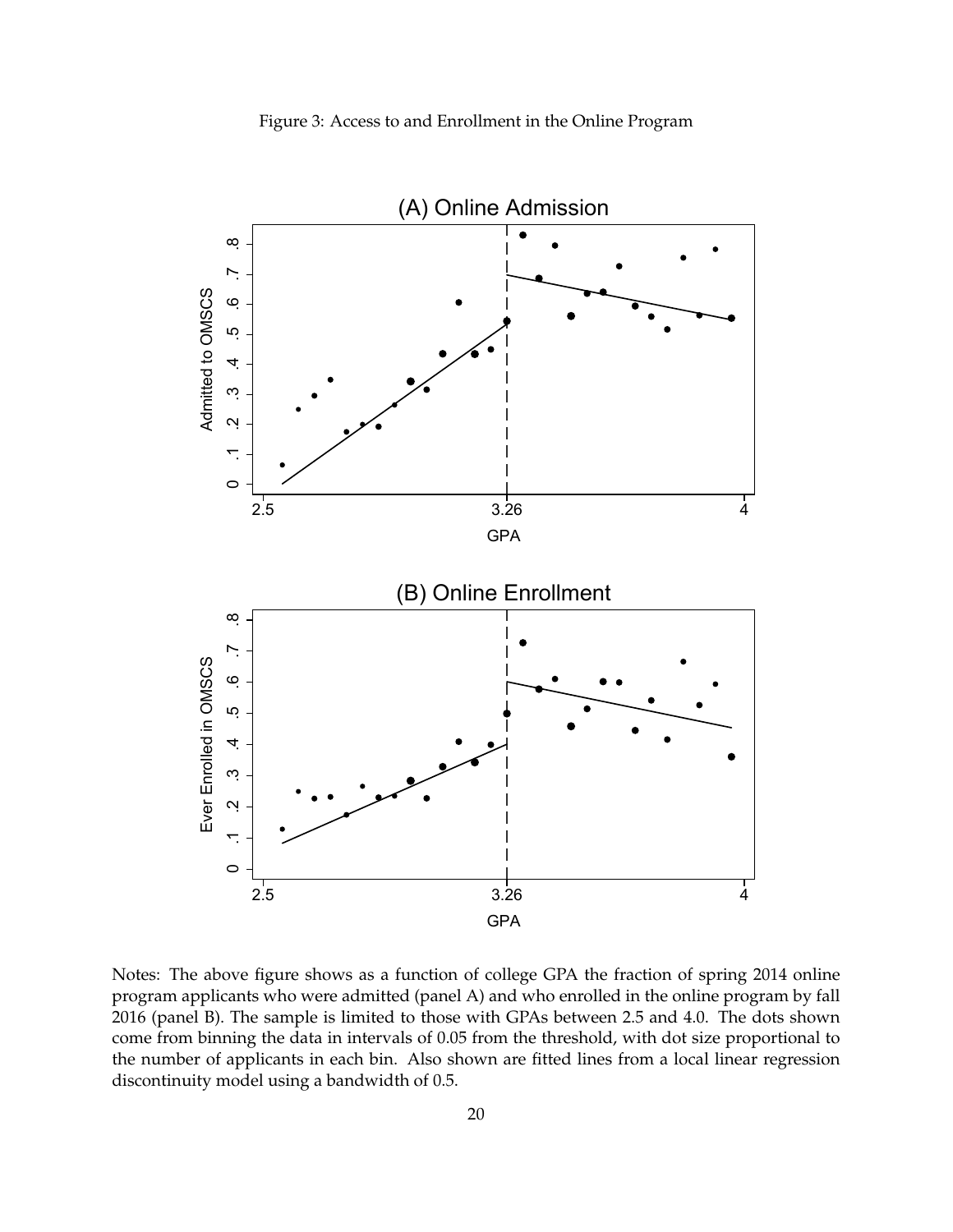<span id="page-22-0"></span>

Notes: The above figure shows as a function of college GPA the fraction of spring 2014 online program applicants (panel A) and fall 2013 and 2014 in-person program applicants (panel B) who by fall 2016 had enrolled in any non-Georgia Tech program. The sample is limited to those with GPAs between 2.5 and 4.0. The dots shown come from binning the data in intervals of 0.05 from the threshold, with dot size proportional to the number of applicants in each bin. Also shown in panel A are fitted lines from a local linear regression discontinuity model using a bandwidth of 0.5.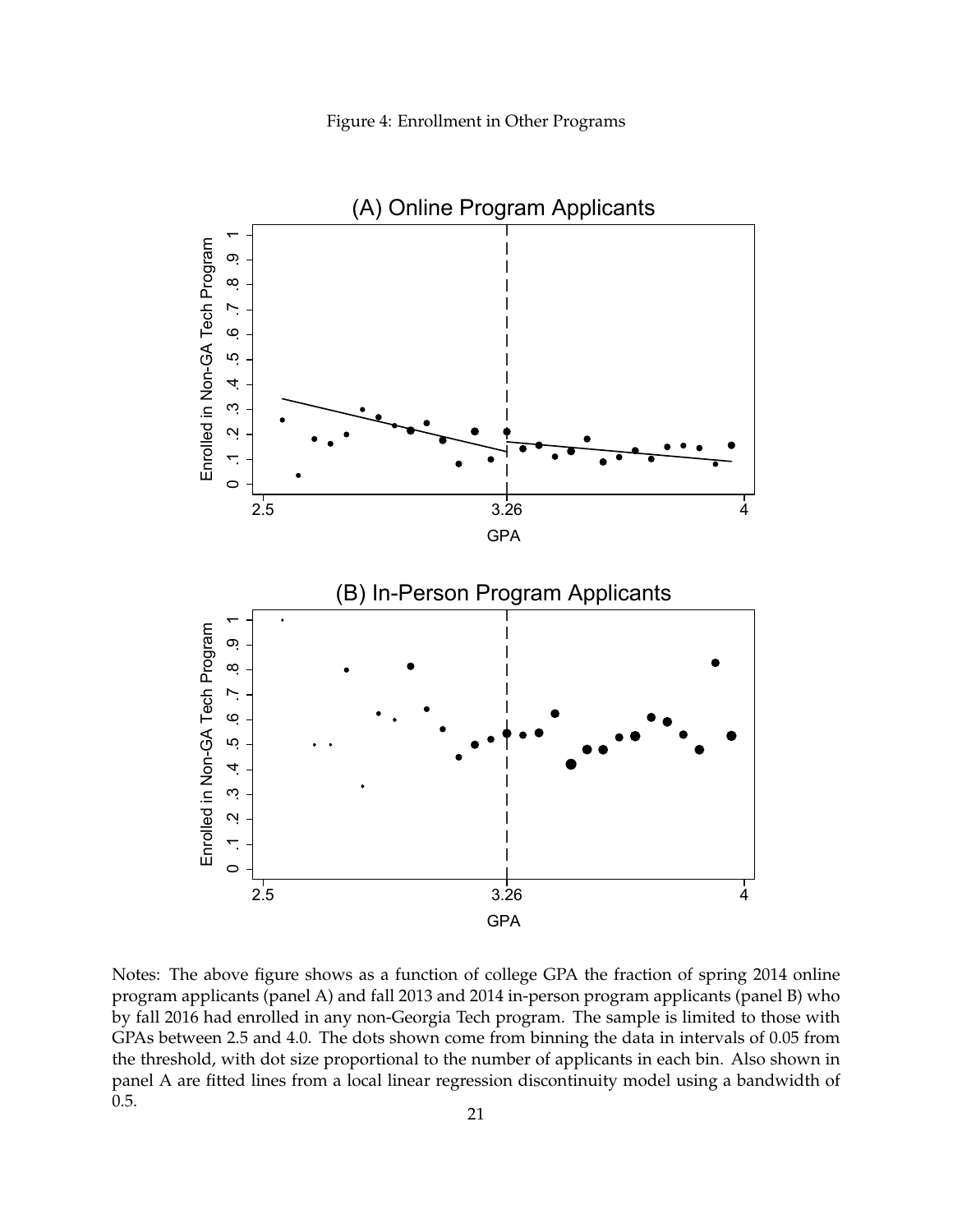

<span id="page-23-0"></span>

Notes: The above figure shows as a function of college GPA the fraction of spring 2014 online program applicants who by fall 2016 had enrolled in any program, OMSCS or otherwise. The sample is limited to those with GPAs between 2.5 and 4.0. The dots shown come from binning the data in intervals of 0.05 from the threshold, with dot size proportional to the number of applicants in each bin. Also shown are fitted lines from a local linear regression discontinuity model using a bandwidth of 0.5.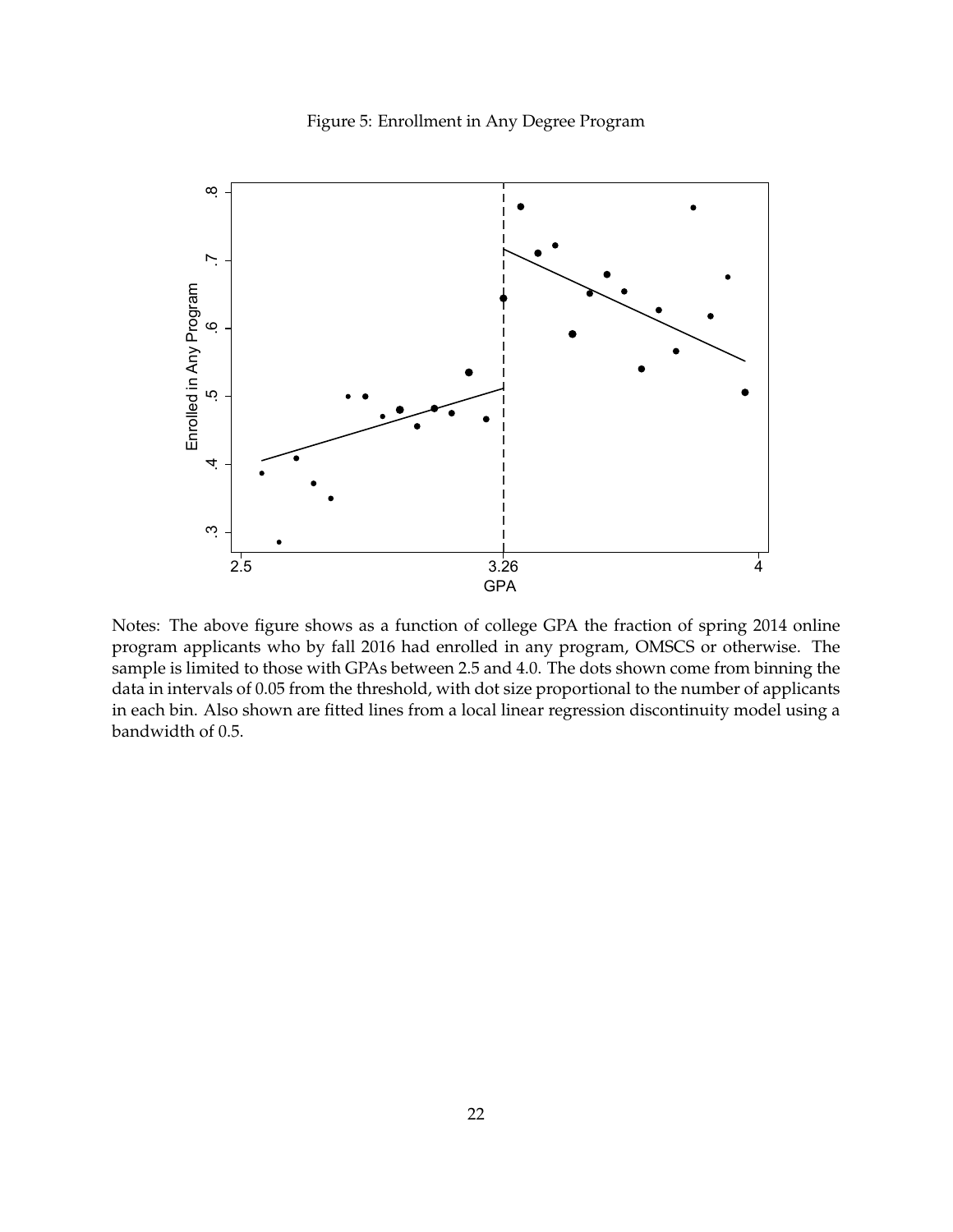<span id="page-24-0"></span>

|                                | All    |           |            |        | <b>US</b> |            |
|--------------------------------|--------|-----------|------------|--------|-----------|------------|
|                                | Online | In-person | <b>NSF</b> | Online | In-person | <b>NSF</b> |
|                                | (1)    | (2)       | (3)        | (4)    | (5)       | (6)        |
| (A) Application and enrollment |        |           |            |        |           |            |
| Degrees awarded                |        |           | 20,983     |        |           | 10,948     |
| Number applied (annualized)    | 3,410  | 1,851     |            | 2,407  | 141       |            |
| Number admitted (annualized)   | 2,075  | 233       |            | 1,462  | 68        |            |
| Number enrolled (annualized)   | 1,663  | 120       |            | 1,169  | 33        |            |
| Admission rate                 | 0.61   | 0.13      |            | 0.61   | 0.48      |            |
| Enrollment rate                | 0.49   | 0.06      |            | 0.49   | 0.24      |            |
| (B) Applicant characteristics  |        |           |            |        |           |            |
| U.S. citizen                   | 0.71   | 0.08      |            |        |           |            |
| Age                            | 33.8   | 23.9      |            | 34.7   | 25.1      |            |
| Employed                       | 0.87   | 0.49      |            | 0.90   | 0.41      |            |
| White                          | 0.50   | 0.06      |            | 0.64   | 0.54      |            |
| <b>Black or Hispanic</b>       | 0.16   | 0.02      |            | 0.17   | 0.15      |            |
| Asian                          | 0.31   | 0.91      |            | 0.15   | 0.27      |            |
| Female                         | 0.15   | 0.25      |            | 0.13   | 0.17      |            |
| Computer science major         | 0.37   | 0.63      |            | 0.40   | 0.52      |            |
| (C) Enrollee characteristics   |        |           |            |        |           |            |
| U.S. citizen                   | 0.70   | 0.28      | 0.52       |        |           |            |
| Age                            | 32.4   | 24.1      |            | 33.0   | 25.8      |            |
| Employed                       | 0.89   | 0.42      |            | 0.92   | 0.41      |            |
| White                          | 0.51   | 0.23      |            | 0.67   | 0.61      | 0.54       |
| <b>Black or Hispanic</b>       | 0.12   | 0.06      |            | 0.12   | 0.14      | 0.18       |
| Asian                          | 0.33   | 0.70      |            | 0.17   | 0.20      | 0.14       |
| Female                         | 0.13   | 0.30      | 0.27       | 0.11   | 0.17      | 0.26       |
| Computer science major         | 0.42   | 0.62      |            | 0.46   | 0.56      |            |

# Table 1: Characteristics of Program Applicants and Enrollees

Notes: Data in columns 1 and 4 come from all 2014-16 online program applicants. Data in columns 2 and and 5 come from all 2013-16 in-person program applicants. Column 3 describes those who completed computer science master's degrees in the US in 2013 and comes from 2013 IPEDS Completion Survey, accessed through the NSF's WebCASPAR site. Columns 1-3 include all individuals, while columns 4-6 limit the sample to American citizens. For comparability, the numbers in columns 1, 2, 4 and 5 of panel A are scaled to be annual. In panel A, the enrollment rate is calculated as the fraction of applicants who enrolled.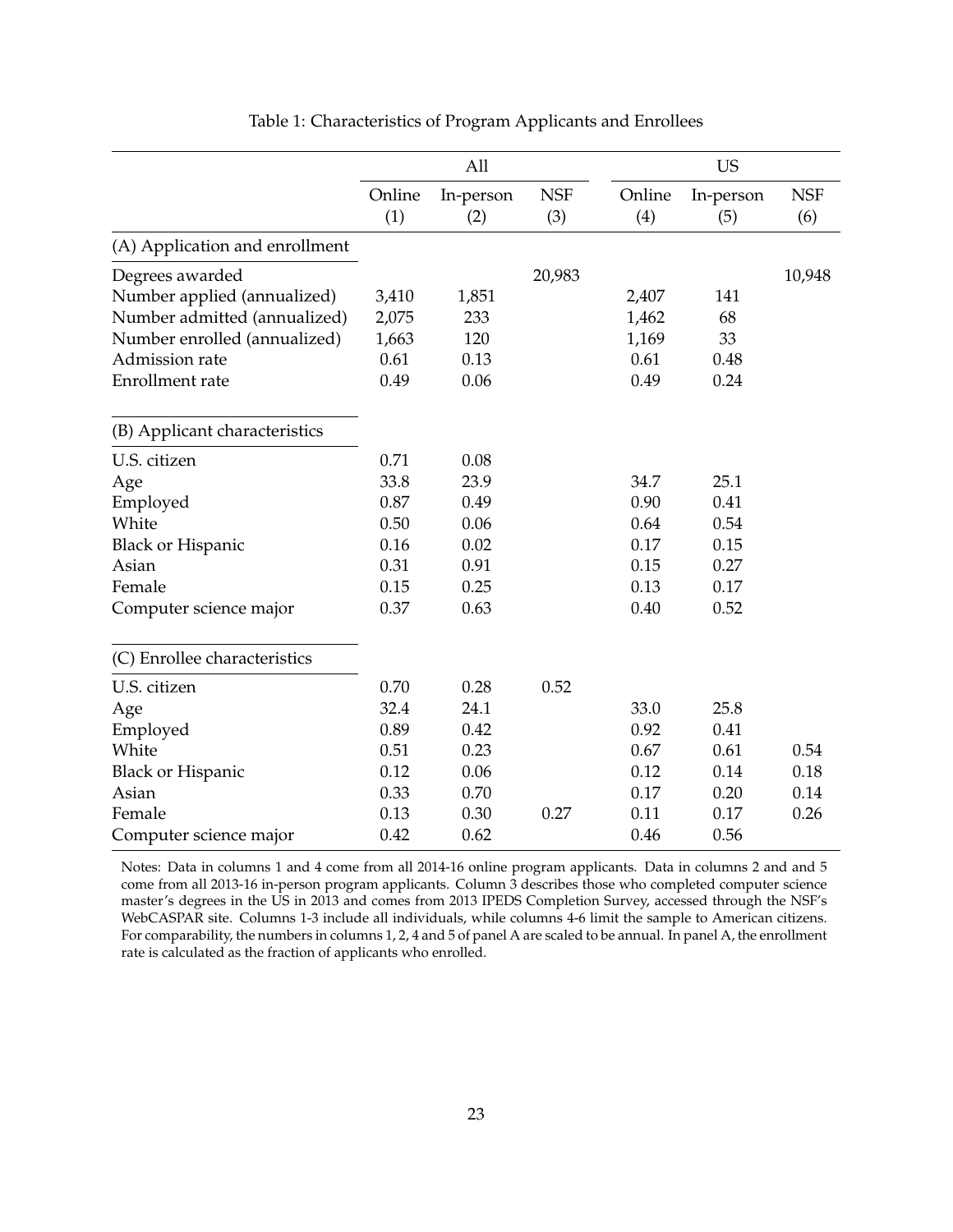<span id="page-25-0"></span>

| Listed                         | Number of  | Percentage | Cumulative |
|--------------------------------|------------|------------|------------|
| employer                       | applicants | of total   | percentage |
| AT&T                           | 1,062      | 10.44      | 10.44      |
| Microsoft                      | 105        | 1.03       | 11.47      |
| Intel                          | 99         | 0.97       | 12.44      |
| <b>IBM</b>                     | 94         | 0.92       | 13.36      |
| U.S. Air Force                 | 90         | 0.88       | 14.24      |
| Google                         | 78         | 0.77       | 15.01      |
| U.S. Army                      | 68         | 0.67       | 15.68      |
| <b>United Parcel Service</b>   | 66         | 0.65       | 16.33      |
| Lockheed Martin                | 63         | 0.62       | 16.95      |
| Amazon                         | 59         | 0.58       | 17.53      |
| Cisco Systems                  | 58         | 0.57       | 18.1       |
| Oracle                         | 56         | 0.55       | 18.65      |
| <b>General Motors</b>          | 51         | 0.50       | 19.15      |
| Boeing                         | 47         | 0.46       | 19.61      |
| <b>General Electric</b>        | 47         | 0.46       | 20.07      |
| Raytheon                       | 46         | 0.45       | 20.52      |
| Northrop Grumman               | 43         | 0.42       | 20.94      |
| Hewlett-Packard                | 40         | 0.39       | 21.33      |
| Accenture                      | 39         | 0.38       | 21.71      |
| Apple                          | 33         | 0.32       | 22.03      |
| <b>Bank of America</b>         | 31         | 0.30       | 22.33      |
| J.P. Morgan Chase              | 29         | 0.29       | 22.62      |
| U.S. Navy                      | 28         | 0.28       | 22.90      |
| <b>Booz Allen Hamilton</b>     | 26         | 0.26       | 23.16      |
| Capital One                    | 26         | 0.26       | 23.42      |
| Employers with 2-25 applicants | 1,930      | 18.97      | 42.39      |
| Employers with 1 applicant     | 4,473      | 43.97      | 86.36      |
| No employer listed             | 1,385      | 13.62      | 100        |

Table 2: Distribution of Employers for Online Program Applicants

Notes: Shown above are the top 25 employers listed by all 2014-16 online program applicants, as well as the total number of applicants from employers with 2-25 applicants, from employers with only one applicant, and with no employer listed.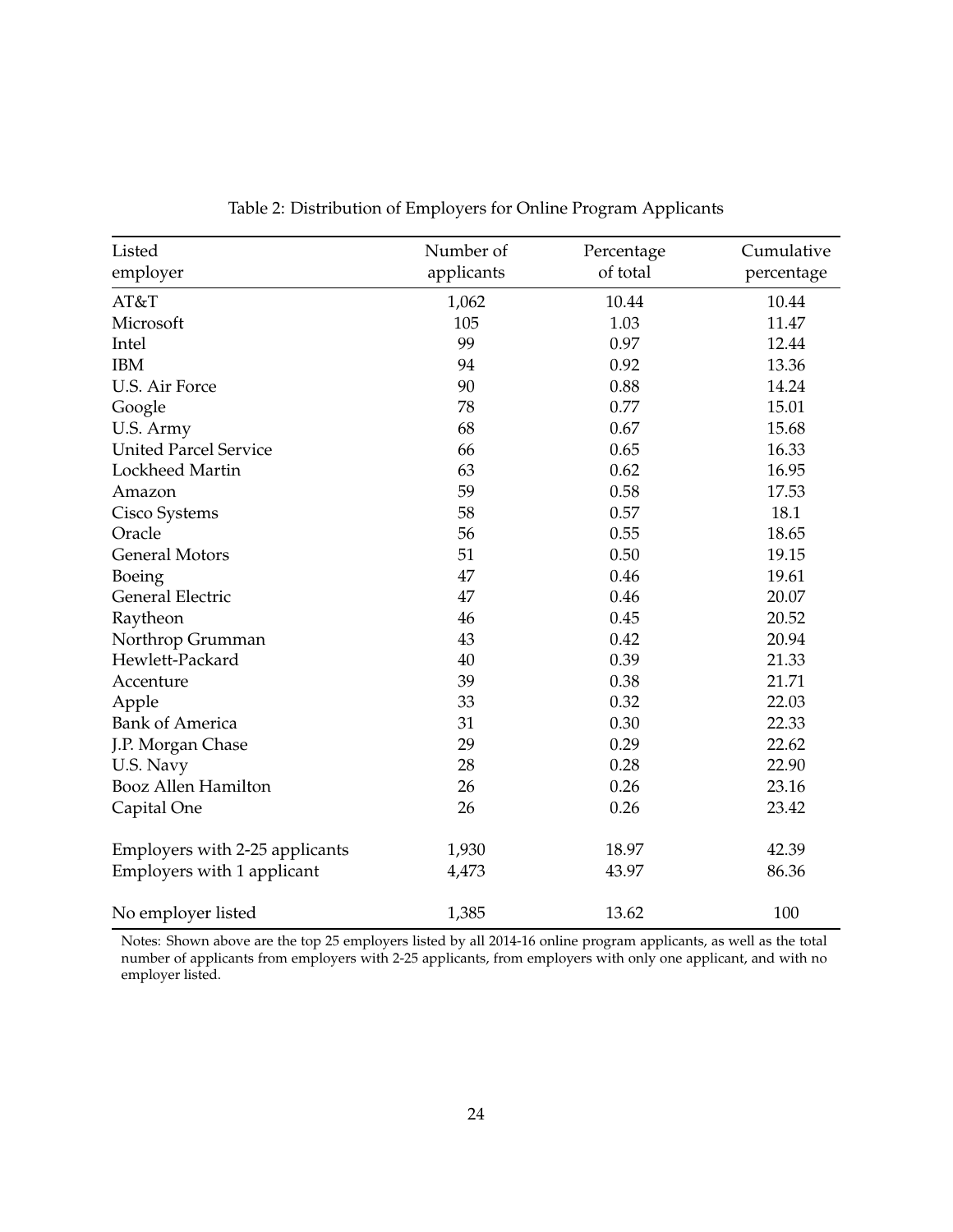<span id="page-26-0"></span>

|                          |        | Applicants |        | Admits    |        | Enrollees |  |  |
|--------------------------|--------|------------|--------|-----------|--------|-----------|--|--|
|                          | Online | In-person  | Online | In-person | Online | In-person |  |  |
| SAT math score           | 649    | 679        | 655    | 692       | 657    | 692       |  |  |
| Fraction low income      | 0.23   | 0.20       | 0.22   | 0.17      | 0.22   | 0.17      |  |  |
| Six-year graduation rate | 0.61   | 0.70       | 0.62   | 0.73      | 0.63   | 0.71      |  |  |
| N                        | 6,882  | 800        | 4,316  | 341       | 3,449  | 170       |  |  |

Table 3: Applicants' Undergraduate College Characteristics

Notes: Shown above are the means of undergraduate college characteristics for all online and in-person program applicants, admits, and enrollees, as derived from the 2005 wave of IPEDS. All differences between the two programs are statistically significant at the one percent level. The sample includes only students whose listed undergraduate colleges were found in IPEDS. SAT math scores are the 75th percentile of the incoming freshman distribution. The fraction of students classified as low income is measured by the proportion receiving federal grant aid.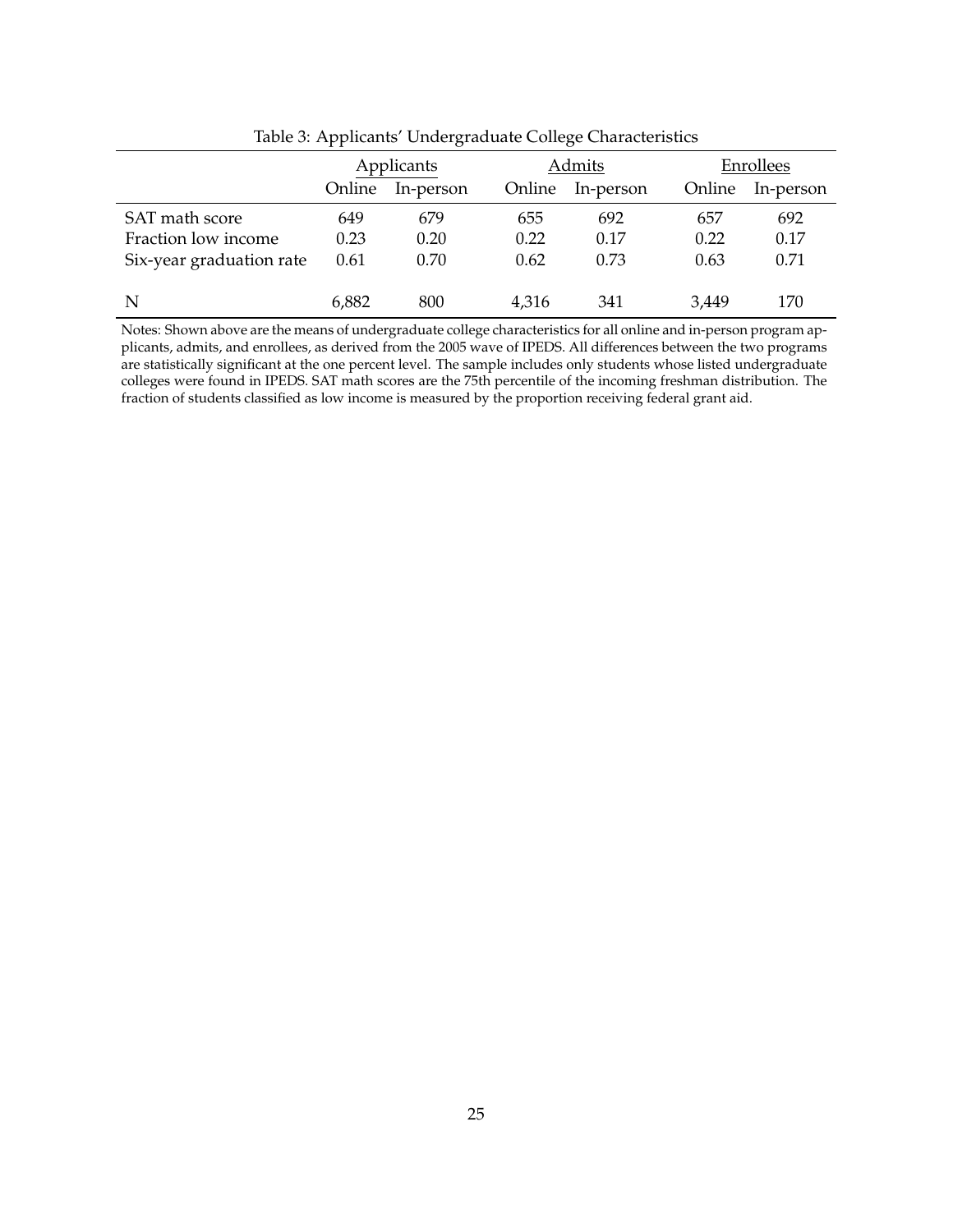<span id="page-27-0"></span>

|                         | Admitted              | <b>Enrolled OMSCS</b> |                       |                     | <b>Enrolled elsewhere</b> | Enrolled anywhere     |                       |  |
|-------------------------|-----------------------|-----------------------|-----------------------|---------------------|---------------------------|-----------------------|-----------------------|--|
|                         | (FS)<br>(1)           | (RF)<br>(2)           | (IV)<br>(3)           | (RF)<br>(4)         | (IV)<br>(5)               | (RF)<br>(6)           | (IV)<br>(7)           |  |
| $(A)$ BW=0.7            |                       |                       |                       |                     |                           |                       |                       |  |
| Admissible              | $0.178***$<br>(0.062) | $0.197***$<br>(0.050) | $1.109***$<br>(0.216) | $-0.004$<br>(0.036) | $-0.022$<br>(0.197)       | $0.169***$<br>(0.039) | $0.953***$<br>(0.290) |  |
| $(B)$ BW=0.7, controls  |                       |                       |                       |                     |                           |                       |                       |  |
| Admissible              | $0.189***$<br>(0.052) | $0.205***$<br>(0.040) | $1.081***$<br>(0.190) | $-0.007$<br>(0.034) | $-0.038$<br>(0.173)       | $0.173***$<br>(0.036) | $0.915***$<br>(0.249) |  |
| $(C)$ BW=0.5, controls  |                       |                       |                       |                     |                           |                       |                       |  |
| Admissible              | $0.187***$<br>(0.066) | $0.217***$<br>(0.048) | $1.159***$<br>(0.261) | 0.032<br>(0.043)    | 0.172<br>(0.265)          | $0.212***$<br>(0.043) | $1.137***$<br>(0.386) |  |
| (D) $BW=0.3$ , controls |                       |                       |                       |                     |                           |                       |                       |  |
| Admissible              | $0.218***$<br>(0.081) | $0.234***$<br>(0.066) | $1.072***$<br>(0.237) | 0.051<br>(0.054)    | 0.235<br>(0.306)          | $0.226***$<br>(0.055) | $1.037***$<br>(0.373) |  |
| Control mean            | 0.41                  | 0.36                  |                       | 0.18                |                           | 0.51                  |                       |  |

Table 4: Access to OMSCS and Enrollment in Higher Education

Notes: Heteroskedasticity-robust standard errors clustered by GPA are in parentheses (\* p<.10 \*\* p<.05 \*\*\* p<.01). Each regression discontinuity estimate in columns 1, 2, 4 and 6 comes from a local linear model that regresses an indicator for an admission or enrollment outcome on an indicator for being above the GPA threshold of 3.26, distance from that threshold, and the interaction of the two. Columns 3, 5 and 7 contain instrumental variables estimates of the impact of admission on enrollment, where admission has been instrumented with being above the threshold. The sample includes all spring 2014 applicants to OMSCS whose GPA is within the listed bandwidth. The top row includes no controls, while the remaining rows control for gender, race/ethnicity, citizenship, age, employment and college major. Enrollment is measured by fall 2016. The sample size in panels A and B is 1,706, in panel C is 1,365, in panel D is 926 and in panel E ranges from 1,051 to 1,293. Listed below each column is the mean of the outcome for those 0.01-0.10 GPA points below the threshold.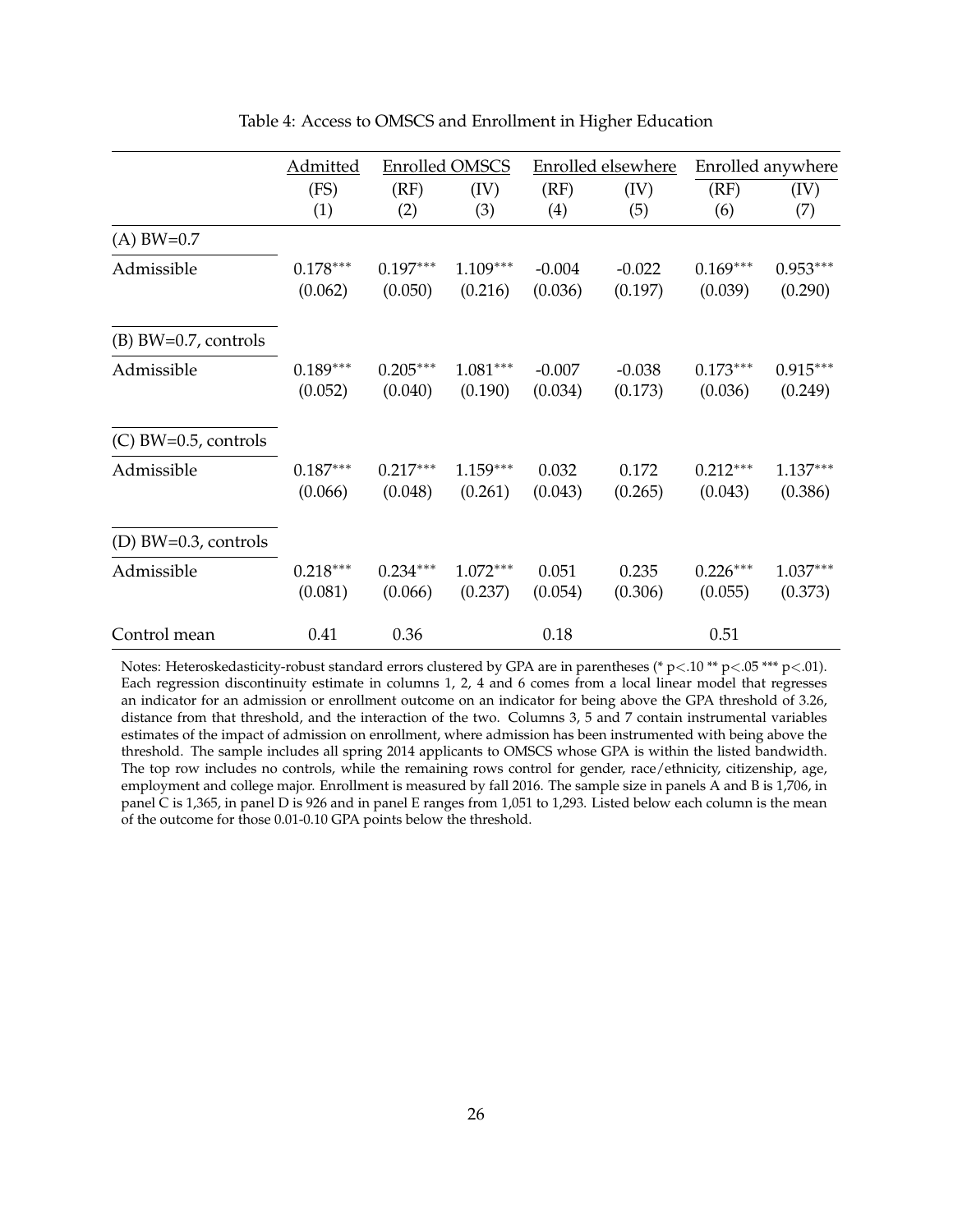<span id="page-28-0"></span>

|                          | Admitted<br>(FS)<br>(1) |                       | <b>Enrolled OMSCS</b><br>(IV)<br>(3) | (RF)<br>(4)          | Enrolled elsewhere<br>(IV)<br>(5) | (RF)<br>(6)           | Enrolled anywhere<br>(IV)<br>(7) |  |
|--------------------------|-------------------------|-----------------------|--------------------------------------|----------------------|-----------------------------------|-----------------------|----------------------------------|--|
| Excluding AT&T           | $0.225***$<br>(0.078)   | $0.265***$<br>(0.058) | $1.178***$<br>(0.248)                | 0.036<br>(0.052)     | 0.158<br>(0.263)                  | $0.260***$<br>(0.051) | $1.154***$<br>(0.372)            |  |
| $\mathbf N$              | 1,062                   | 1,062                 | 1,062                                | 1,062                | 1,062                             | 1,062                 | 1,062                            |  |
| U.S. citizen             | $0.157**$<br>(0.071)    | $0.217***$<br>(0.054) | $1.381***$<br>(0.416)                | 0.009<br>(0.049)     | 0.055<br>(0.327)                  | $0.204***$<br>(0.050) | $1.299**$<br>(0.560)             |  |
| $\mathbf N$              | 1,193                   | 1,193                 | 1,193                                | 1,193                | 1,193                             | 1,193                 | 1,193                            |  |
| Age $\geq$ 35            | $0.309***$<br>(0.070)   | $0.300***$<br>(0.069) | $0.970***$<br>(0.125)                | $-0.050$<br>(0.064)  | $-0.161$<br>(0.200)               | $0.221***$<br>(0.070) | $0.716***$<br>(0.200)            |  |
| N                        | 668                     | 668                   | 668                                  | 668                  | 668                               | 668                   | 668                              |  |
| Age < 35                 | 0.082<br>(0.088)        | $0.154**$<br>(0.072)  | 1.866<br>(1.501)                     | $0.109**$<br>(0.051) | 1.323<br>(1.807)                  | $0.213***$<br>(0.069) | 2.580<br>(2.530)                 |  |
| N                        | 697                     | 697                   | 697                                  | 697                  | 697                               | 697                   | 697                              |  |
| Male                     | $0.161**$<br>(0.071)    | $0.216***$<br>(0.051) | $1.340***$<br>(0.399)                | 0.010<br>(0.053)     | 0.065<br>(0.346)                  | $0.195***$<br>(0.051) | $1.212**$<br>(0.554)             |  |
| N                        | 1,184                   | 1,184                 | 1,184                                | 1,184                | 1,184                             | 1,184                 | 1,184                            |  |
| Female                   | $0.362**$<br>(0.140)    | 0.206<br>(0.130)      | $0.570**$<br>(0.252)                 | $0.197*$<br>(0.112)  | 0.545<br>(0.416)                  | $0.347**$<br>(0.139)  | $0.959**$<br>(0.386)             |  |
| $\mathbf N$              | 181                     | 181                   | 181                                  | 181                  | 181                               | 181                   | 181                              |  |
| White or Asian           | $0.218***$<br>(0.069)   | $0.256***$<br>(0.053) | $1.172***$<br>(0.221)                | 0.018<br>(0.048)     | 0.081<br>(0.234)                  | $0.247***$<br>(0.048) | $1.130***$<br>(0.331)            |  |
| N                        | 1,067                   | 1,067                 | 1,067                                | 1,067                | 1,067                             | 1,067                 | 1,067                            |  |
| <b>Black or Hispanic</b> | 0.040<br>(0.114)        | 0.000<br>(0.115)      | 0.007<br>(2.845)                     | $0.202**$<br>(0.100) | 4.998<br>(14.541)                 | 0.068<br>(0.123)      | 1.695<br>(4.429)                 |  |
| $\mathbf N$              | 243                     | 243                   | 243                                  | 243                  | 243                               | 243                   | 243                              |  |

Table 5: Heterogeneity in Enrollment Impacts of Access to Online Option

Notes: Heteroskedasticity-robust standard errors clustered by GPA are in parentheses (\* p<.10 \*\* p<.05 \*\*\* p<.01). Each regression discontinuity estimate in columns 1-4 comes from a local linear model that regresses an indicator for an admission or enrollment outcome on an indicator for being above the GPA threshold of 3.26, distance from that threshold, and the interaction of the two. Columns 5 and  $\tilde{6}$  contain instrumental variables estimates of the impact of admission on enrollment, where admission has been instrumented with being above the threshold. The sample includes all spring 2014 applicants to OMSCS whose GPA is within 0.5 of the admissions threshold and who belong to the listed subgroup. All regressions control for the gender, race, geography, age, employment and college major variables listed in Table [A.1.](#page-35-0) Enrollment is measured by fall 2016.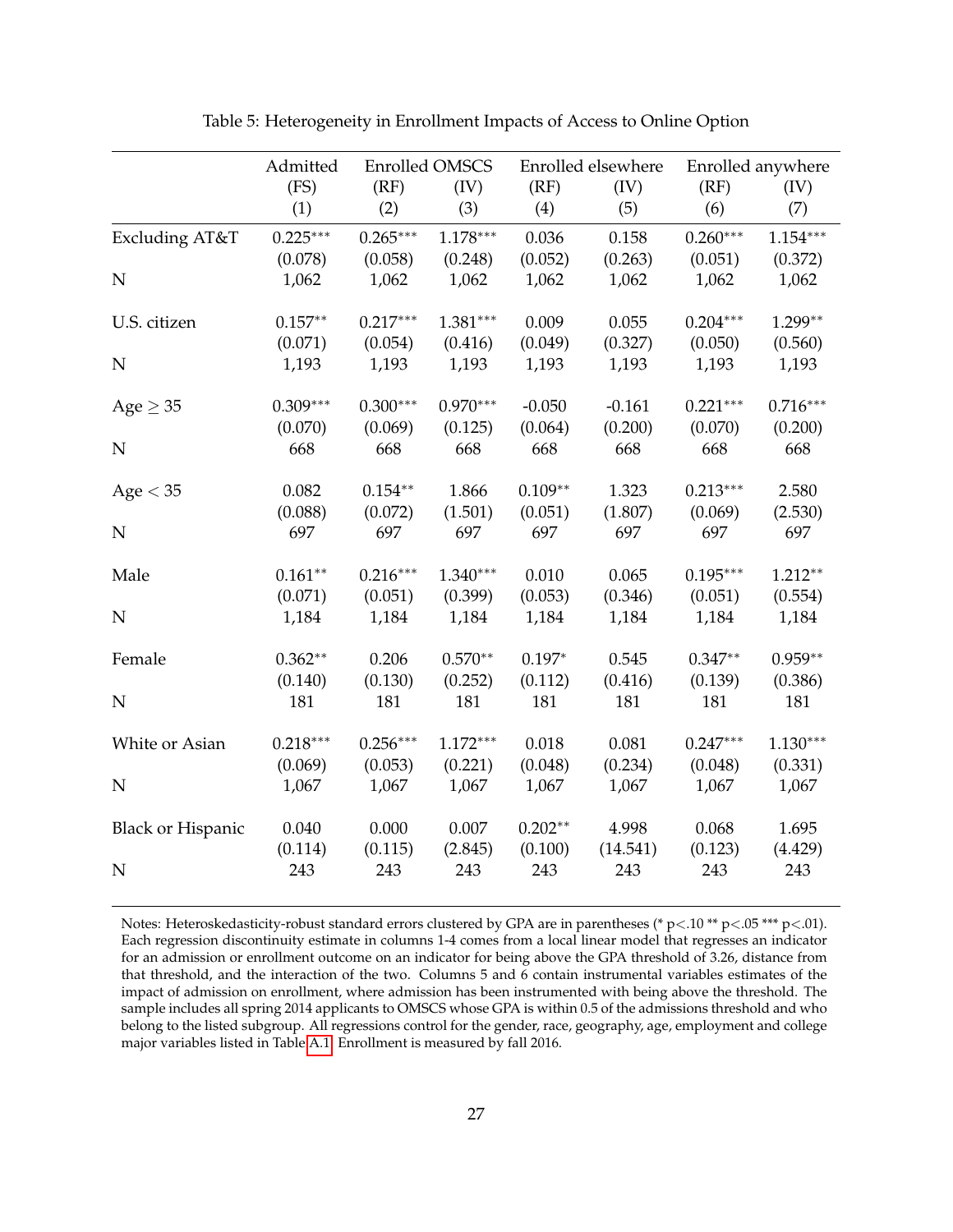# Figure A.1: GPA Distribution, Online Program Applicants

<span id="page-29-0"></span>

Notes: The above figure shows the number of spring 2014 online program applicants with a given GPA, limiting the sample to those with GPAs between 2.5 and 4.0.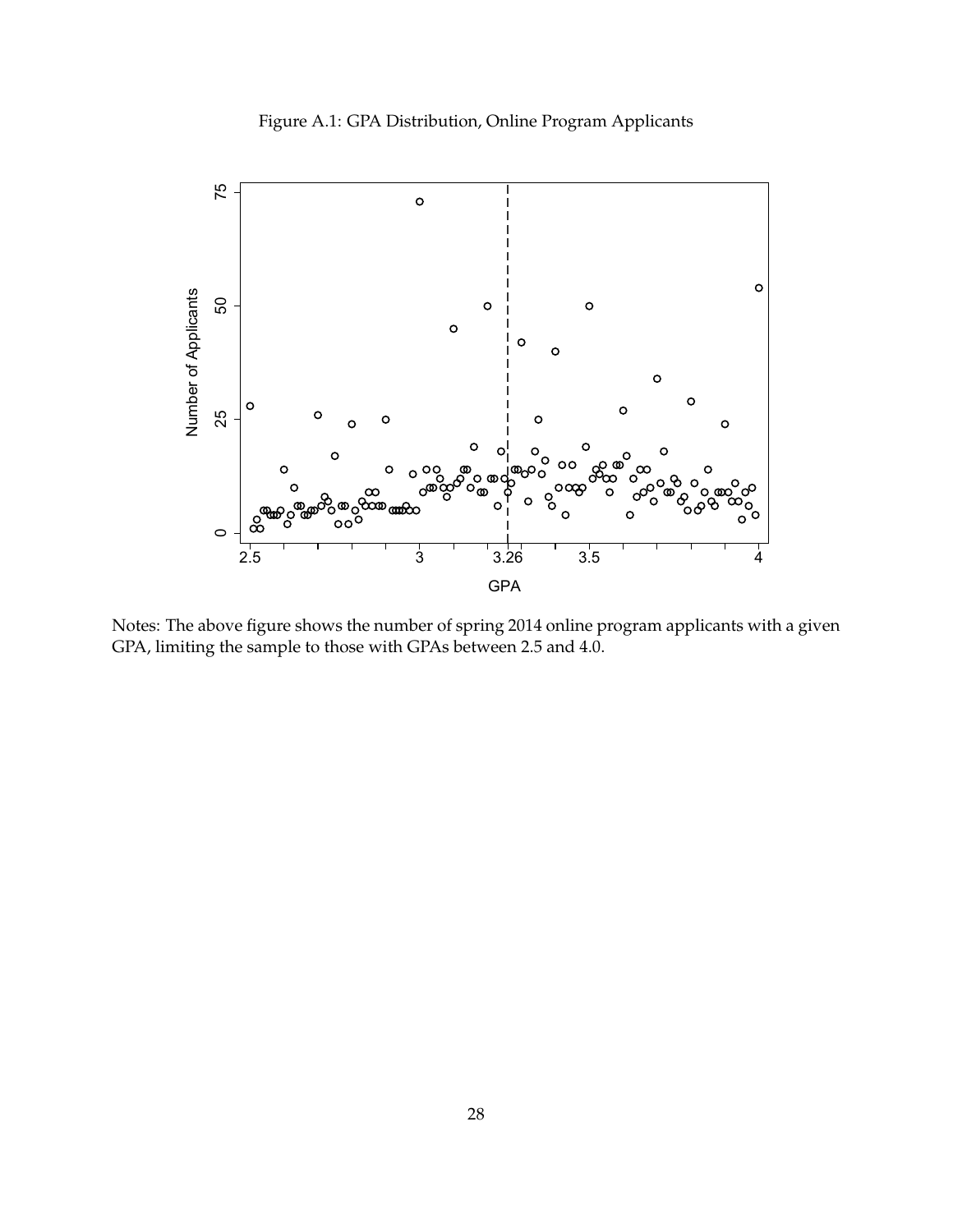## Figure A.2: Immediate Enrollment in the Online Program

<span id="page-30-0"></span>![](_page_30_Figure_1.jpeg)

Notes: The above figure shows as a function of college GPA the fraction of spring 2014 online program applicants who enrolled in the online program in spring 2014. The sample is limited to those with GPAs between 2.5 and 4.0. The dots shown come from binning the data in intervals of 0.05 from the threshold, with dot size proportional to the number of applicants in each bin. Also shown are fitted lines from a local linear regression discontinuity model using a bandwidth of 0.5.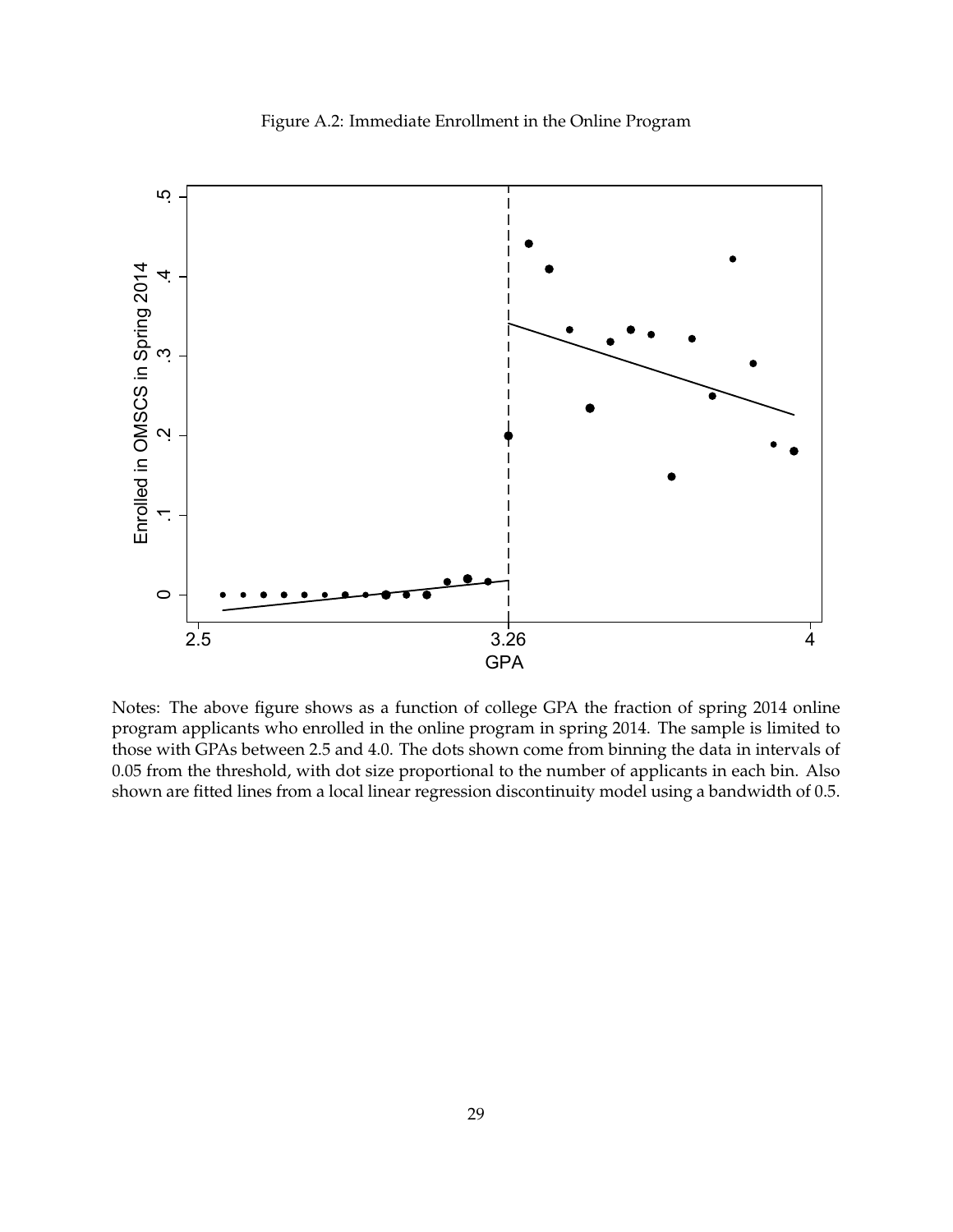<span id="page-31-0"></span>![](_page_31_Figure_0.jpeg)

![](_page_31_Figure_1.jpeg)

Notes: The above figure shows as a function of college GPA the fraction of spring 2014 online program applicants who were admitted and who enrolled in the online program by fall 2016. The sample is limited to those with GPAs between 2.5 and 4.0. The dots shown come from binning the data in intervals of 0.05 from the threshold, with dot size proportional to the number of applicants in each bin.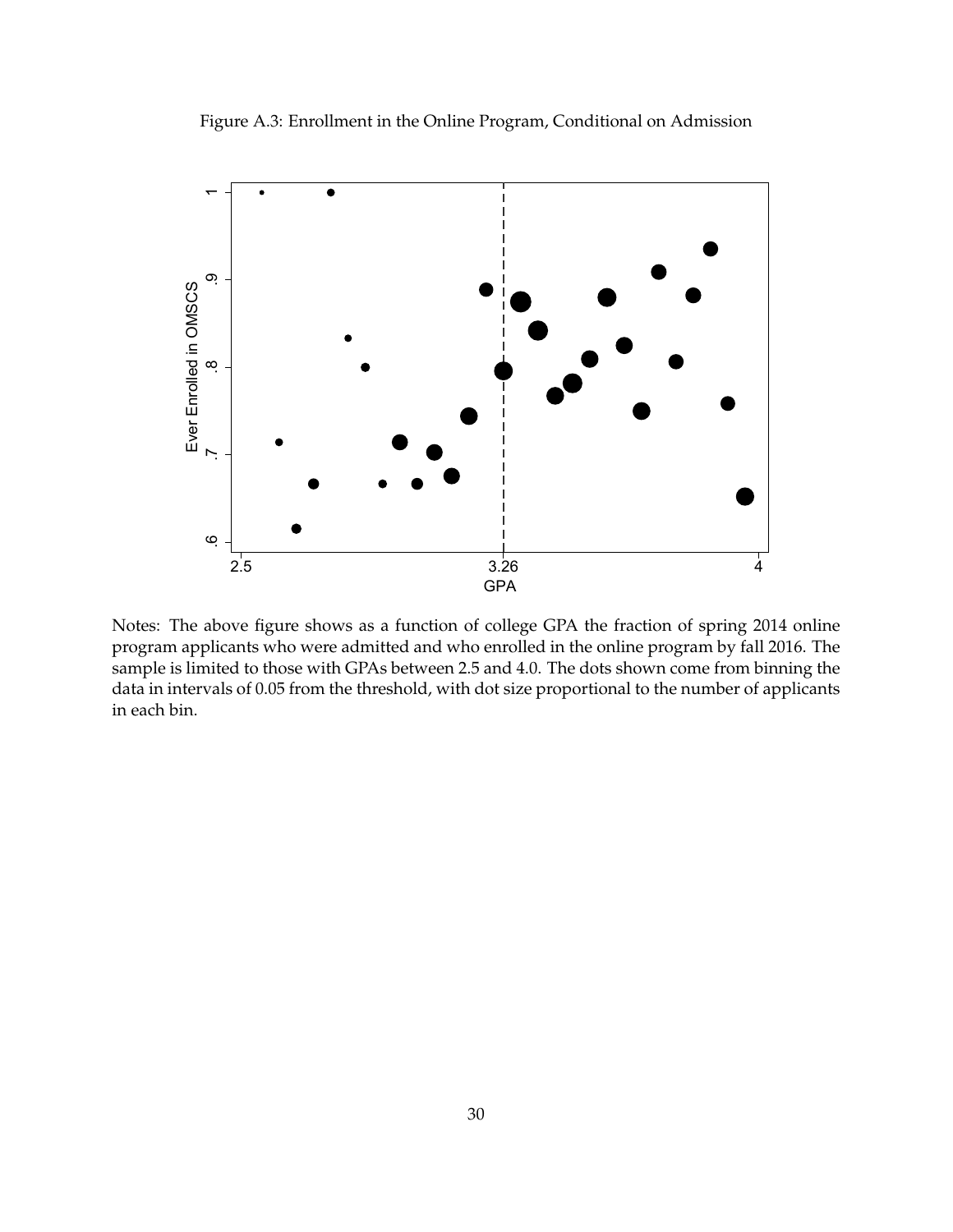<span id="page-32-0"></span>![](_page_32_Figure_0.jpeg)

![](_page_32_Figure_1.jpeg)

Notes: The outcome in all regressions shown is admission to the online program, for spring 2014 online program applicants. Panel A shows estimated discontinuities from regression specifications that assume the admissions threshold is at the listed GPA value, using a bandwidth of 0.5 GPA points and including demographic controls. Panel B shows estimated discontinuities from regression specifications that assume the correct threshold of 3.26, that use a bandwidth of 0.5 GPA points and include demographic controls, but that exclude applicants whose GPAs are within the listed distance of the threshold. Vertical lines indicate 95% confidence intervals.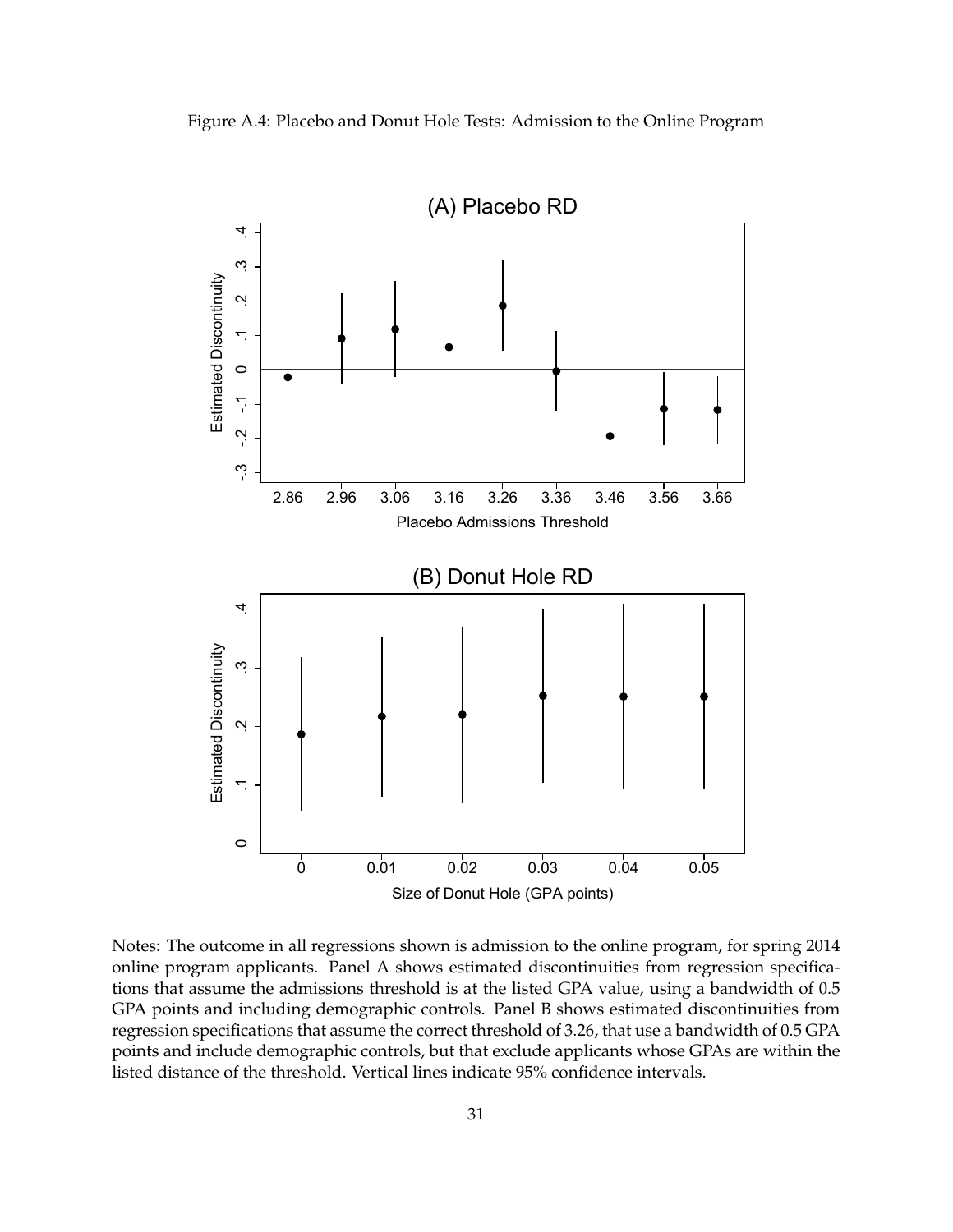![](_page_33_Figure_0.jpeg)

<span id="page-33-0"></span>![](_page_33_Figure_1.jpeg)

Notes: The outcome in all regressions shown is enrollment in the online program by fall 2016, for spring 2014 online program applicants. Panel A shows estimated discontinuities from regression specifications that assume the admissions threshold is at the listed GPA value, using a bandwidth of 0.5 GPA points and including demographic controls. Panel B shows estimated discontinuities from regression specifications that assume the correct threshold of 3.26, that use a bandwidth of 0.5 GPA points and include demographic controls, but that exclude applicants whose GPAs are within the listed distance of the threshold. Vertical lines indicate 95% confidence intervals.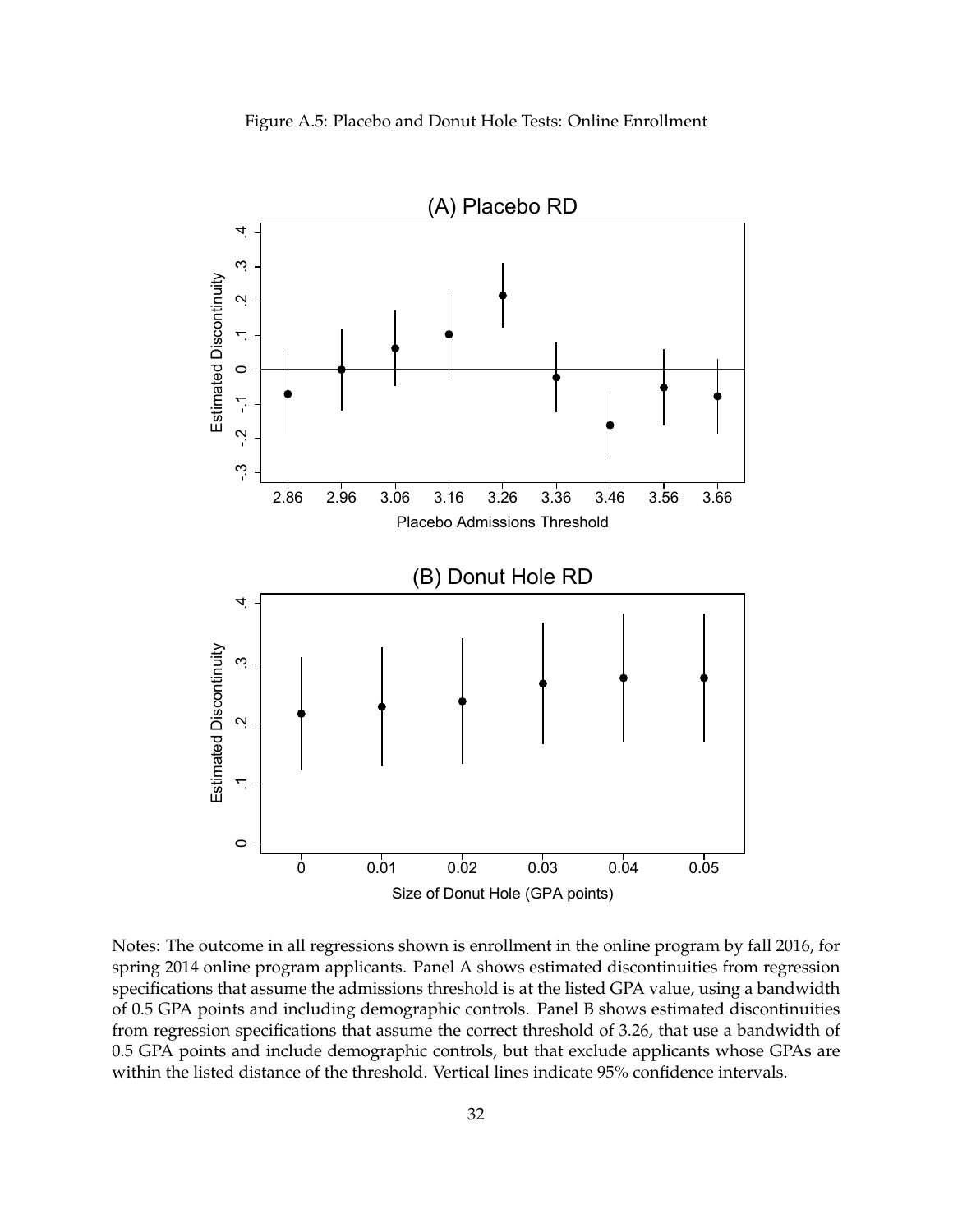![](_page_34_Figure_0.jpeg)

<span id="page-34-0"></span>![](_page_34_Figure_1.jpeg)

Notes: The outcome in all regressions shown is enrollment in any degree program by fall 2016, for spring 2014 online program applicants. Panel A shows estimated discontinuities from regression specifications that assume the admissions threshold is at the listed GPA value, using a bandwidth of 0.5 GPA points and including demographic controls. Panel B shows estimated discontinuities from regression specifications that assume the correct threshold of 3.26, that use a bandwidth of 0.5 GPA points and include demographic controls, but that exclude applicants whose GPAs are within the listed distance of the threshold. Vertical lines indicate 95% confidence intervals.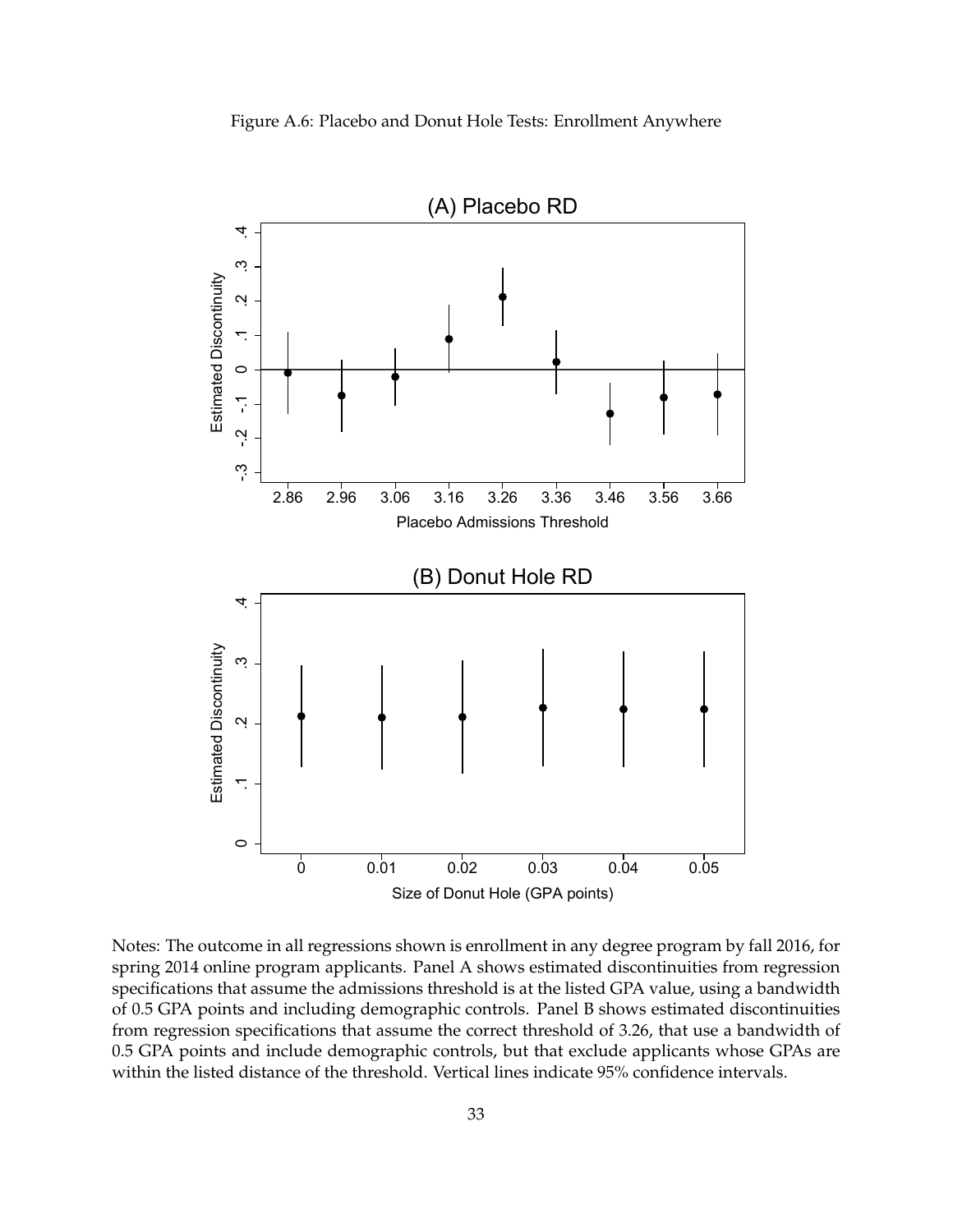<span id="page-35-0"></span>

|                       |       |       | Applicants to OMSCS | Applicants to MSCS |       |       |       |       |       |       |
|-----------------------|-------|-------|---------------------|--------------------|-------|-------|-------|-------|-------|-------|
|                       | Feb.  | Aug.  | Feb.                | Aug.               | Feb.  | Aug.  | Aug.  | Aug.  | Aug.  | Aug.  |
|                       | 2014  | 2014  | 2015                | 2015               | 2016  | 2016  | 2013  | 2014  | 2015  | 2016  |
|                       | (1)   | (2)   | (3)                 | (4)                | (5)   | (6)   | (7)   | (8)   | (9)   | (10)  |
| (A) Gender, race      |       |       |                     |                    |       |       |       |       |       |       |
| Male                  | 0.86  | 0.86  | 0.86                | 0.84               | 0.84  | 0.84  | 0.76  | 0.75  | 0.75  | 0.75  |
| White                 | 0.54  | 0.55  | 0.50                | 0.43               | 0.47  | 0.47  | 0.08  | 0.08  | 0.05  | 0.05  |
| Black, Hispanic       | 0.18  | 0.14  | 0.16                | 0.16               | 0.16  | 0.12  | 0.02  | 0.03  | 0.02  | 0.02  |
| Asian                 | 0.24  | 0.28  | 0.31                | 0.37               | 0.34  | 0.38  | 0.90  | 0.88  | 0.93  | 0.93  |
| (B) Geography         |       |       |                     |                    |       |       |       |       |       |       |
| Georgia resident      | 0.14  | 0.14  | 0.13                | 0.14               | 0.15  | 0.11  | 0.04  | 0.03  | 0.02  | 0.02  |
| US resident           | 0.91  | 0.88  | 0.90                | 0.72               | 0.77  | 0.73  | 0.11  | 0.13  | 0.09  | 0.10  |
| US citizen            | 0.78  | 0.73  | 0.71                | 0.64               | 0.68  | 0.65  | 0.09  | 0.10  | 0.06  | 0.07  |
| US permanent resident | 0.07  | 0.07  | 0.09                | 0.06               | 0.08  | 0.08  | 0.01  | 0.01  | 0.01  | 0.02  |
| Foreign citizen       | 0.15  | 0.20  | 0.21                | 0.29               | 0.24  | 0.27  | 0.90  | 0.89  | 0.93  | 0.91  |
| (C) Age, employment   |       |       |                     |                    |       |       |       |       |       |       |
| Age                   | 36.72 | 33.87 | 34.00               | 32.23              | 33.17 | 31.53 | 23.66 | 24.07 | 23.82 | 23.86 |
| Employed              | 0.91  | 0.90  | 0.88                | 0.81               | 0.86  | 0.83  |       | 0.50  | 0.49  | 0.48  |
| Employed by AT&T      | 0.23  | 0.09  | 0.06                | 0.05               | 0.08  | 0.04  |       | 0.00  | 0.00  | 0.00  |
| (D) College major     |       |       |                     |                    |       |       |       |       |       |       |
| Computer science      | 0.43  | 0.37  | 0.35                | 0.36               | 0.34  | 0.34  | 0.66  | 0.62  | 0.64  | 0.61  |
| Engineering           | 0.27  | 0.28  | 0.29                | 0.30               | 0.31  | 0.32  | 0.26  | 0.29  | 0.30  | 0.30  |
| Other                 | 0.30  | 0.35  | 0.36                | 0.34               | 0.35  | 0.34  | 0.08  | 0.08  | 0.06  | 0.09  |
| (E) Admission         |       |       |                     |                    |       |       |       |       |       |       |
| Admitted to GA Tech   | 0.48  | 0.62  | 0.59                | 0.66               | 0.69  | 0.68  | 0.13  | 0.16  | 0.13  | 0.09  |
| Enrolled in GA Tech   | 0.40  | 0.49  | 0.52                | 0.48               | 0.55  | 0.53  | 0.07  | 0.07  | 0.07  | 0.05  |
| Number applied        | 2,419 | 1,633 | 1,386               | 1,472              | 1,347 | 1,972 | 1,379 | 1,749 | 1,925 | 2,350 |
| Number admitted       | 1,150 | 1,018 | 821                 | 965                | 933   | 1,338 | 185   | 279   | 247   | 221   |
| Number enrolled       | 969   | 801   | 718                 | 702                | 745   | 1,054 | 101   | 117   | 142   | 120   |

Table A.1: OMSCS and MSCS Applicant Characteristics by Cohort

Notes: Listed above are mean values of key variables for applicants to the OMSCS program in columns 1-6 and the MSCS program in columns 7-10.